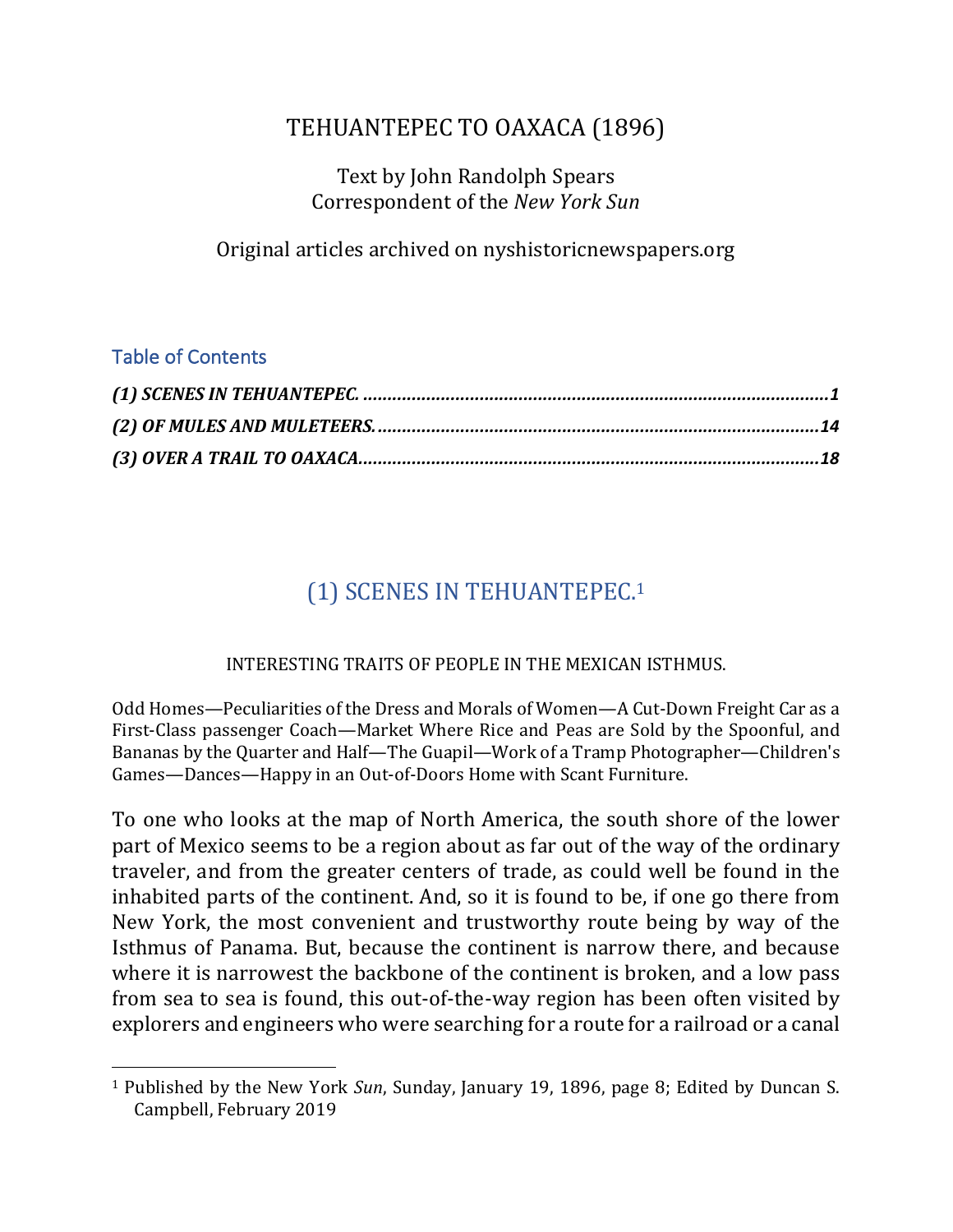that would save the long voyage around the Horn when merchandise was to be transported between the East and the West. So, it has happened that in all collections of what may be called inter-oceanic literature, the number of printed pages devoted to the "Tehuantepec route" seems surprisingly large to one who sees it for the first time, and the region, though geographically out of the way, is, so to speak, rather near at hand in the minds of geographers. The reader is very likely to remember that surveys have been made across the isthmus for several railroad builders, including the famous Capt. Eads, who proposed to construct there a railroad that would carry a fully loaded steamship of large size as an ordinary train load, while at least two surveys have been made with a view of digging a canal that would float the ships from sea to sea.

Because of all this, the traveler in the Spanish Main, though he may have been somewhat surfeited with talk of canals at Panama and in Nicaragua, will usually land at Salina Cruz, the little port where some of these ambitious routes were to terminate, with a renewed interest. And when he gets ashore and goes up into the interior, he finds so much that is strange that he is not unlikely to look back on southern Mexico as being, on the whole, the most interesting region found in the whole journey.

The port of Salina Cruz is fairly well sheltered. A range of red-gray hills, scantily covered with brush, comes down from the interior to terminate in the sea, and there is a shallow bay in behind the barren rocks of what I suppose to be the end of this range of hills. The ship comes to anchor at some little distance from the shore, and the whale-boat launch, common to the ports of Central America, is found in waiting to carry freight and passengers to and fro. In pleasant weather, the landing is a matter of no special interest, but I observed that to help a launch through the breakers, a strong line was carried from a buoy, well out beyond the foam, to an anchor on shore. The crew got this line lengthwise over the launch, and so were able to control its motions easily—to prevent it turning end-over-end in the huge combers that roll in there in bad weather, and to keep it end-on to the seas in all weathers. The passengers who are not expert in jumping from the launch to the sand are carried by the boatmen. A number of native women were among the passengers landing when I did, and when these were taken in arms by the boatmen, they acted much as Yankee girls do under like circumstances—they seemed to enjoy it very much.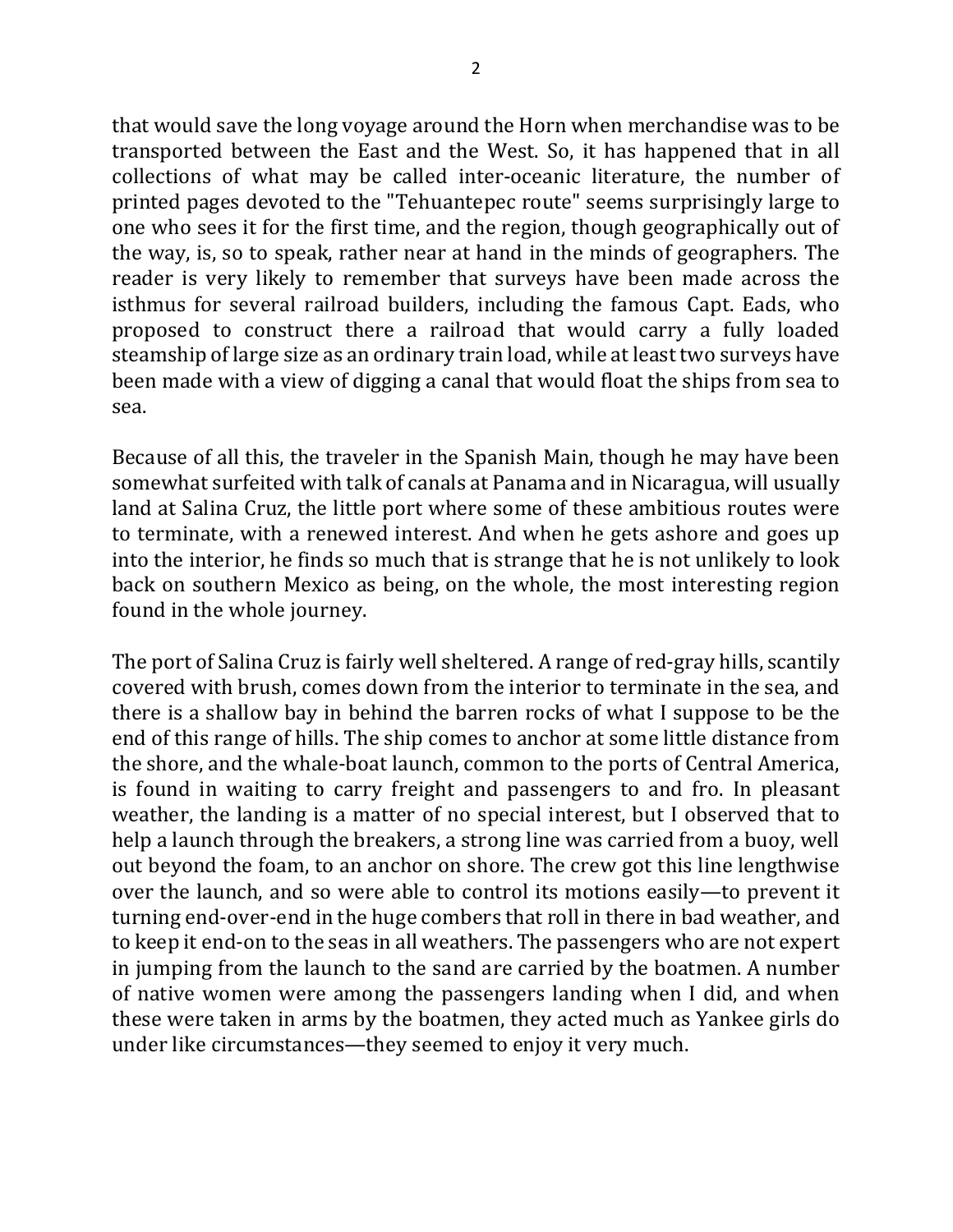Once ashore, it was seen that Salina Cruz was a collection of over thirty houses, all told, standing on a bar of broken-down granite rock, with a salt lagoon behind the bar. One of the passengers, on landing, asked an idle spectator for a drink of water, and was directed to a well four feet deep in the sand. The well water was good, although the salt tide rose and fell but a stone's cast away on both sides of the bar, and the tide was said to raise and lower the well water, as it did that in the bay and the lagoon. It is likely that the well water was an accumulation from rains, and rested layer fashion on the salt water below.

But that was only the beginning of the interesting features of the little hamlet. The houses, except for three adobe and tile structures occupied by officials, were remarkable. About all that could be seen at first glance was an enclosure, perhaps  $50x70$  feet large on the average, the walls of which were made of posts standing ten feet high and twelve feet apart, with long fish-pole canes woven in basket fashion to fill the spaces between. Above this rose a very high-peaked thatched roof. But, on going to one of these enclosures that was pointed out as a hotel, it was found that the roof rested on adobe walls occupying less than half the space within the basket-work enclosure, the basket work being a mere yard fence. And so it was for the rest of the houses. The floors of these houses were usually made of a layer of adobe clay packed smooth, but tiles were found in some. The hotel yard served also as a dining room. One corner of the fence was roofed over with rude matting to fend off the sun, and the table stood there.

While I was talking to the customs official about my luggage, a fat old woman (nearly all the old women were fat) approached another Yankee passenger, an engineer from Tennessee, named J. G. Hall, and offered to supply him with a young girl "*as a servant*" for a \$20 gold piece. This is worth telling, for the reason that transactions of that kind are so common in this isthmus as to attract very little comment, except among strangers. As many of the readers of THE SUN know, the latest explorations in the Tehuantepec route resulted in the building of a railroad over it. When I was there (1893) a space of thirty-seven and a half miles in the route lacked rails, and a space of a few miles was ungraded. There was no station at Salina Cruz. The track was of standard gauge, and the Yankee engineer just mentioned said that the permanent way was in fair condition. In the afternoon, the one train employed on the road came down from Tehuantepec, and that was the most remarkable train I ever saw. The engine was a very good Baldwin, with a cowcatcher at each end. The car for secondclass passengers came next. It was a common flat car, such as is used for carrying gravel when a road is building. The passengers were numerous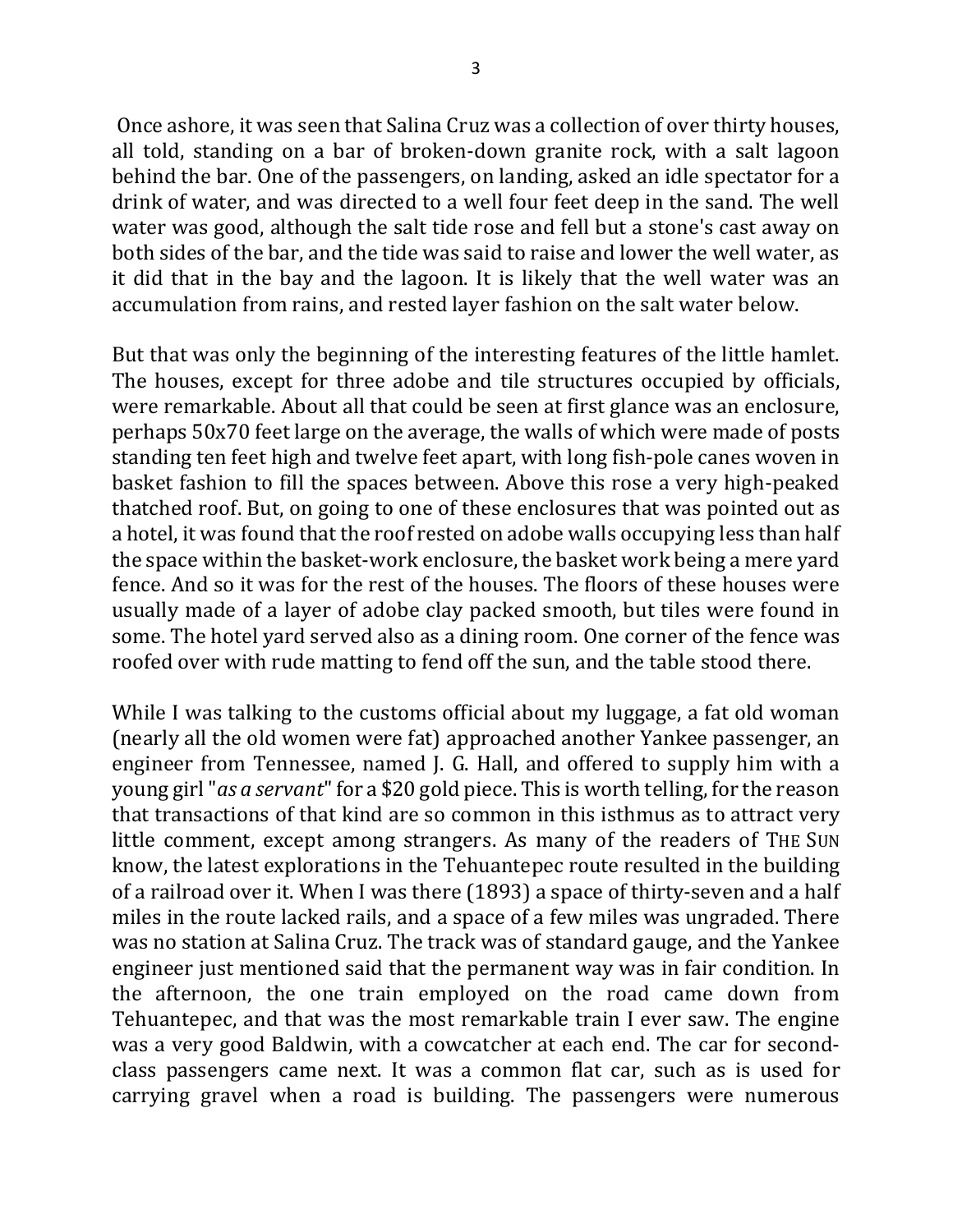enough to cover it, and they used their own luggage and that of the first-class passengers, in lieu of seats. The first-class passenger car was made from a common box freight car. Rude narrow benches were run around the walls of the car for seats, and the upper half of the wall boards on each side had been sawed out, so that ventilation and a chance to see the country were secured.

I paid \$2.50 for a first-class ticket, or, say, ten cents a mile, and 30 cents extra for baggage. Of my fellow passengers who were natives, I can remember but one. I shall be a long time forgetting him. He was a young man, and he manifestly had wealth, some education, a good voice, and a bottle of whiskey. He was singing when I climbed into the car, but he stopped the moment I sat down and came to a seat beside me. Then he said: "*You are a Yankee; I am a Mexican. There was* war between us many years ago. Let us drink together and be friends now."

The bottle held Kentucky whiskey, and it seemed to me in good taste, as well as good policy, to join him. So, I took a sip to the prosperity of Mexico. In return he took three gurgles to the Yankee nation. Next, he wanted me to drink again to the ladies present, and that was impossible to refuse. Then he got back to the war again, and told of the outrages Yankee soldiers had committed, as he believed, with a detail of untrue facts that became very unpleasant. I began to frame a reply that should lay stress on the fact that war occurred before I was born, when he stopped short and said: "*I* ought to kill all the Yankees, but *I cannot. I love them all. Drink with me*."

So, we drank again, and he finished the bottle. I hoped that would end our little spree, but it didn't. He had another bottle and brought it out. Then he began on the war again, and I began to speculate as to whether his love for the Yankees, or his sense of duty commanding him to kill them all, would prevail. And this speculation was becoming exceedingly painful, when the fellow's eyes caught that of a very pretty barefooted native girl in a corner of the car, and the girl's eye twinkled. Thereat, he got on his feet, and after apologizing effusively for leaving one whom he loved so dearly as he did me, he went over to the corner and sat down by the girl.

So far as I recalled, this was the only time that I saw a shoe-wearing Spanish-American drunk in public, and he was certainly the only one who made himself offensive to me. And I am not now certain whether he was working himself up to a point where he would be dangerous or not, but I think not. However, I saw abundant evidence that Mexicans regard citizens of the United States with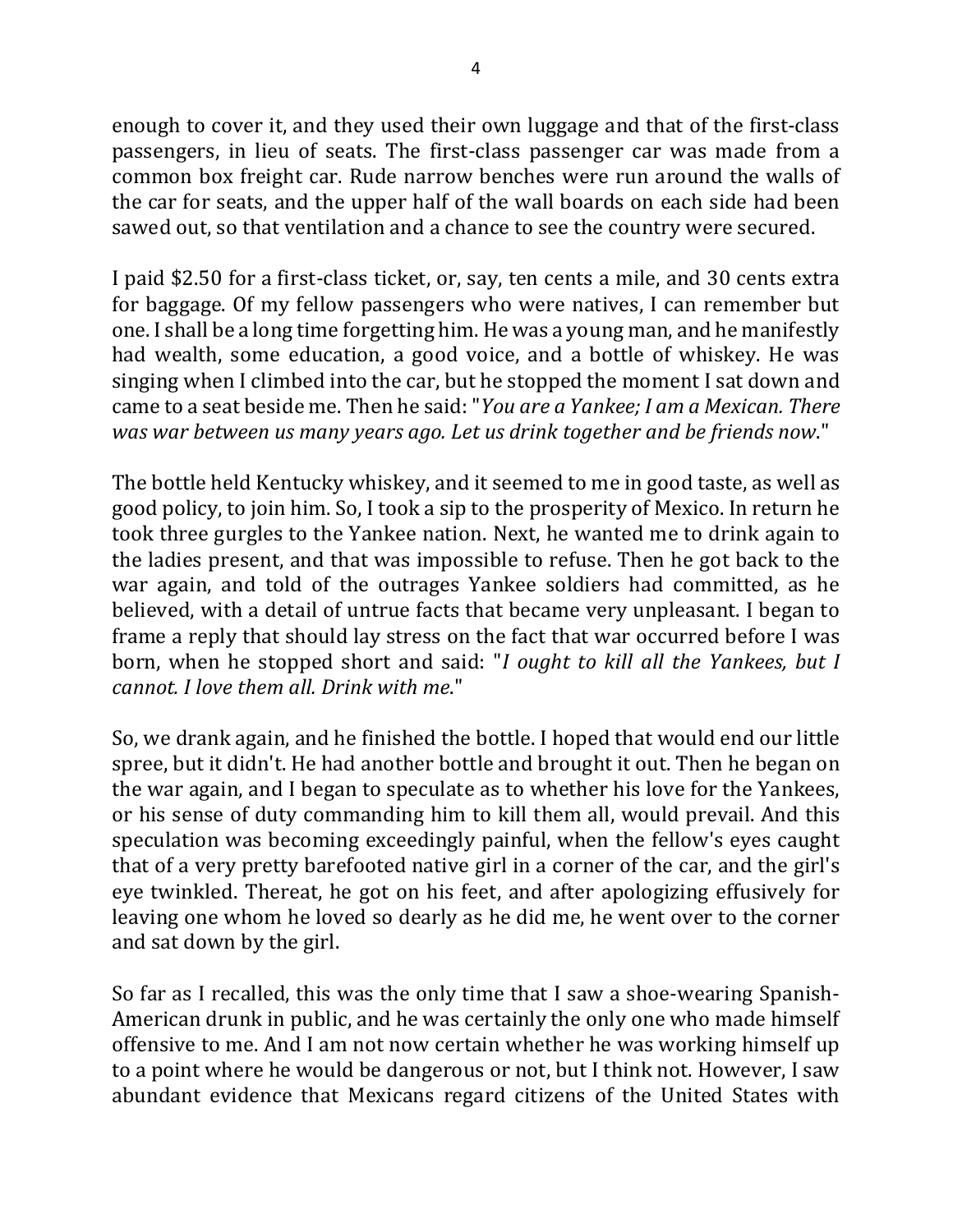precisely the feelings that stir the hearts of patriotic Americans when they read of British aggression and insolence. And it is greatly to the credit of the Mexican people that, while trying to work out national improvement by every means possible, including the encouragement of foreign investments, they are not developing, either in business or society, a class of toadies.

The railroad runs back through a low, wood-covered country for the most part, though we passed through a ridge at one place, and hills are constantly in sight to the north. The soil looked like the best sort for sugarcane and corn, and a railroad man who had been a long time in the country said it was so. "*Can you tell* why it lies waste, then, when so convenient to a port where steamers call regularly?" said I.

"*Yes: there is no land tax. All the available land is owned by wealthy citizens, who, having no expense in connection with it, can afford to wait for the rise in prices* likely to come when the railroad across the *isthmus* is completed."

The traveler's first view of Tehuantepec city is interesting. The train stops at a water tank on the bank of a shoal river, a hundred yards or so wide at low water. Looking up this stream, one sees that it seems to break through a range of low but pretty rugged hills, a half mile or so away. On the west side of the river the hills came to the water's edge, but, on the east, there was a level space some hundreds of yards wide, while the valley could be seen widening out beyond the hills. Right on this neck of level land was built the city of Tehuantepec. The houses were not confined to the level land. They had swashed like a wave, so to speak, up the hillsides, and clung there on benches and terraces where they overlooked the wide valley above and below, and the mountains far beyond. It was a collection of whitewashed adobe walls, with red tile roofs above, but on the hills were seen enough thatches to make the scene thoroughly picturesque.

Very likely, the reader will wonder that the thatches—that is to say, the houses of the poor—should have been found up on the hills, where the choicest building sites were to be had, according to Yankee taste, but so it was. And that is a peculiarity of the urban Spanish American. A traveler rarely sees the picturesque building sites near a town occupied, save by the barefooted peons. The people of wealth are commonly merchants in one way or another, and live adjoining their places of business. Yankee farmers build their houses under the hills for shelter and to save fuel. Possibly the Spanish American lives near the store to save shoe leather. As a town, Tehuantepec was not unlike other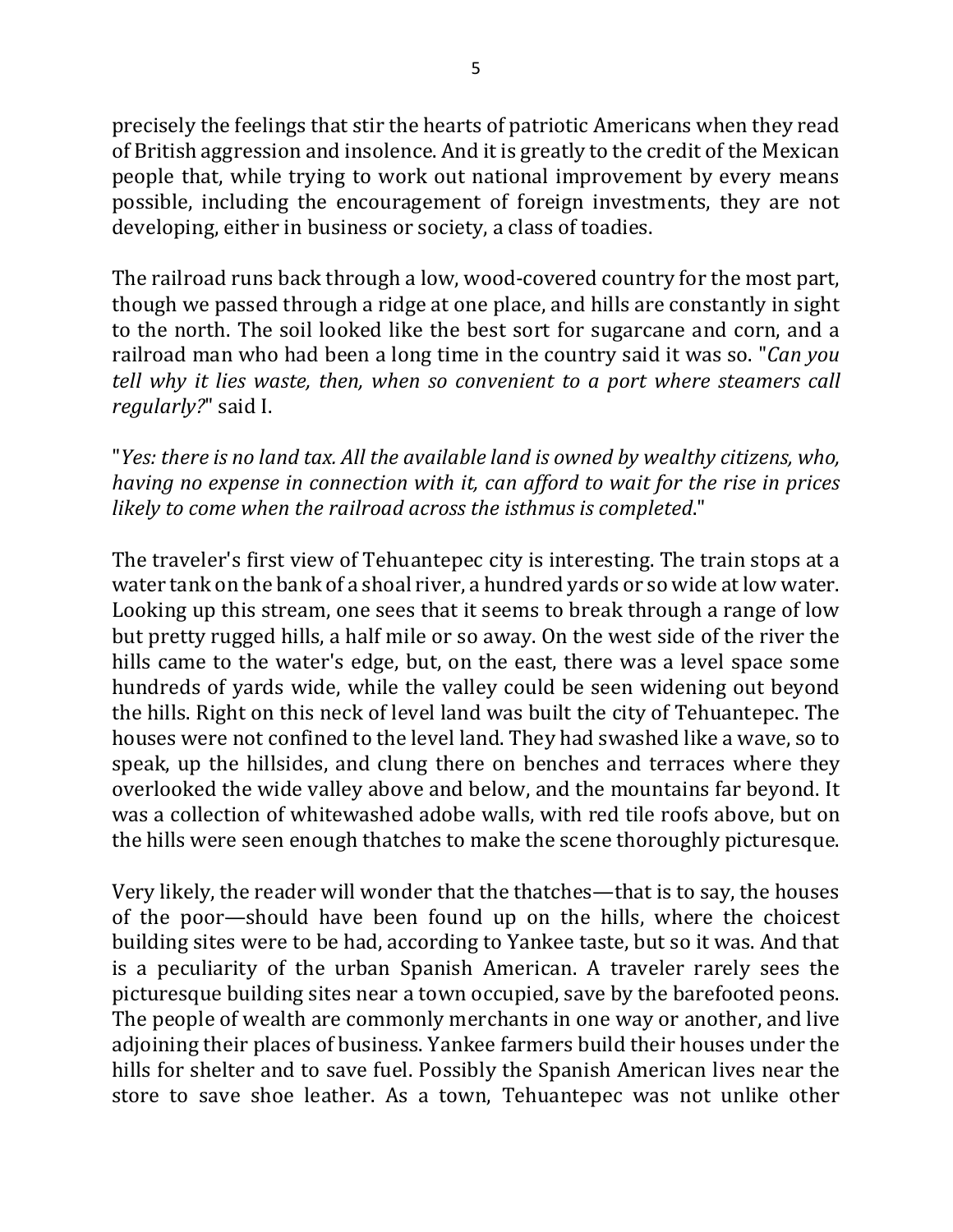Spanish-American towns. There was the usual plaza, and the usual business houses of tiles and adobes facing it, and the churches were here and there, and the streets were glaring deserts in the sunlight, while the interior courts were invariably cool and refreshing with the shade and moisture of tropical vegetation.

The train stopped in a Tehuantepec street, so narrow that a carriage would not have found room between it and the houses. The houses of this street were all alike—all were apparently dwellings—but some men carried the baggage to the court of one of the houses, and, when in there, I found the house was in a small way the Grand Central depot of the town. The baggage was weighed to see how much to charge for transporting it, and then we were free to seek the hotels, of which there were two patronized by foreigners. "Billie" Tocavén, the proprietor of *El Globo*, had been recommended at various places by travelers, and I found him a right fine little Frenchman—one of the kind who likes to eat well and drink well, and get as many other good things in life as possible. His table, for the region, was excellent, but his bedrooms were arranged like the cells of a prison, and contained absolutely nothing but canvas cots with a couple of spreads on each. However, after a man has traveled a while in the Spanish Main, he does not worry over the absence of furniture in a bedroom.

I found the marketplace of Tehuantepec in some respects the most interesting of any I ever saw. The market consisted of a tile roof, say 40x80 feet, supported by huge round bricks and cement pillars. There was a tile floor, slightly elevated above the level of the barren plaza in which it stood. The traders squatted on the floor for the greater part, but a few had small tables, and one fair young squaw had a table twelve feet long, on which dry goods were piled high. Women commonly have the most of the market trade in their hands all through the Spanish Main, but here they monopolized it. And very remarkable trade it was—Lilliputian trade, it might well be called, for little butter plates were used in measuring out peas and rice for soup; wedges of cabbage, the size of a man's thumb were in constant demand; squashes were cut into chunks 2x3 inches large, and onions and garlic were cut into quarters, and so on. Thus, I frequently saw a woman buy a piece of beef the size of her little fist, then go to another dealer and buy a butter plate full (it measured a teaspoonful only) of peas, and another of rice, a little wedge of cabbage, three or four leaves, by count, of greens, with a quarter of an onion and a half of a green pepper, and then argue with the dealer over the quantity of salt she was to throw in with this purchase. Even bananas were sold in quarters and halves, and I saw a woman argue for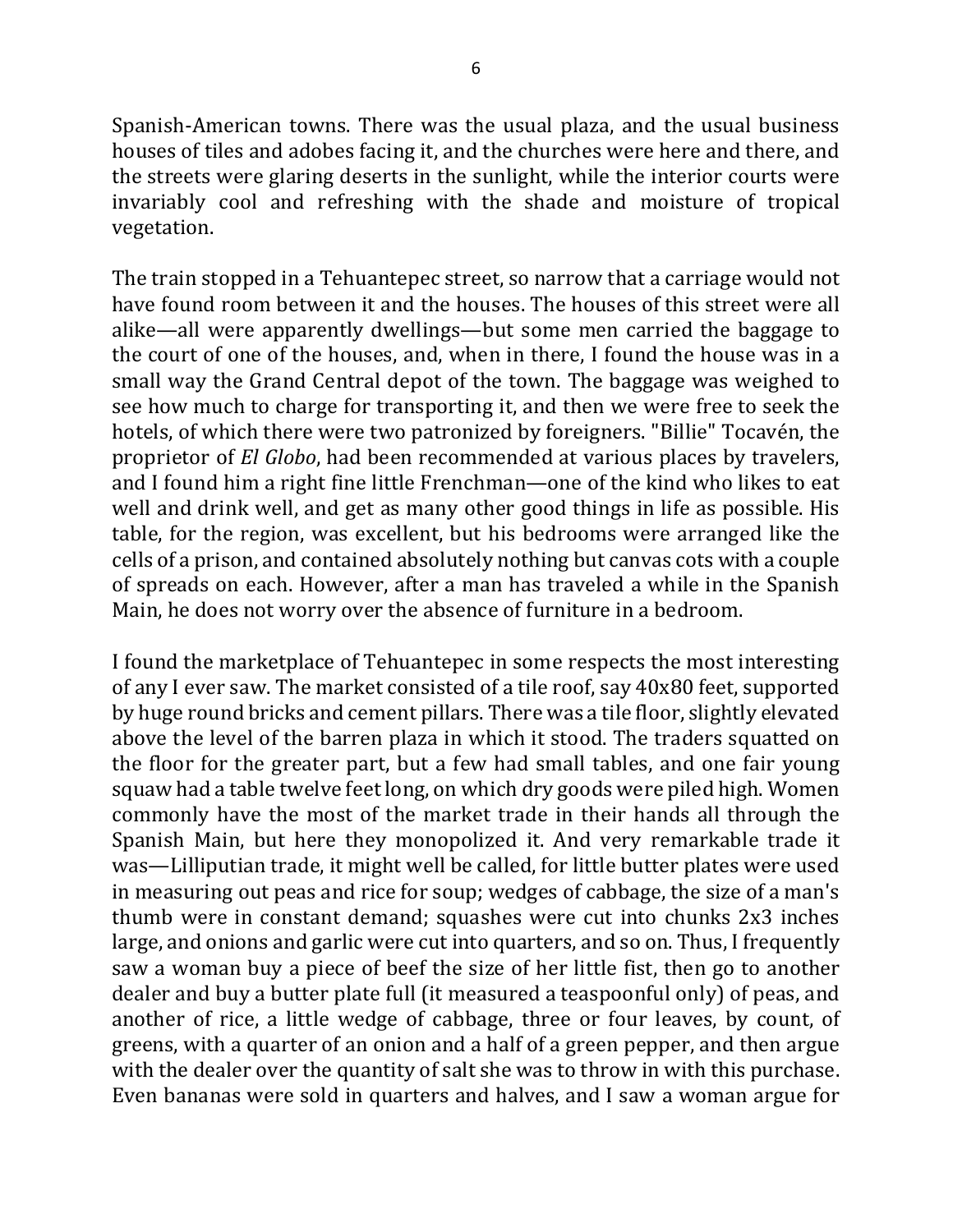five minutes over the size of a piece of cabbage leaf which she was to get in exchange for a single hard sweet cake, an inch and a half in diameter. Corn for tortillas was sold by the ordinary saucerful. The mango was the only product that was sold in quantities, and the largest sale of those that I saw was a dozen. Yet, in spite of the scant quantities of food purchased, the people were by no means ill-fed or poorly nourished in appearance. There was not a scrawny woman in the market, while the men, though slender, were able to carry from 125 to 150 pounds on their backs comfortably, as I saw them do.

An imported novelty on sale in the market was a double-ended wax match. It sold at three cents a small box.

In one corner of the market was what might be called the restaurant department. Soups were constantly boiling in earthen jars, and tortillas baking on flat round tiles, supported above tiny fires by stones on other tiles. Coffee was not boiling, it was leaching. They filled a jar that had a perforated bottom full of ground coffee, and poured warm water over it to leach away the strength, and that is the best way, but one, to make coffee. The best way of all is to use cold water. In this section of the restaurant one could get a light luncheon soup and tortillas for three cents, a pretty good meal for five cents, and all he could eat for twelve. At this price he would have meat, beans, rice, and fruit, as well as soup and tortillas.

The women of Tehuantepec are, all things considered, perhaps the most interesting of any in the Spanish Main. Certainly, in form, in dress, and to some extent in their ideas, they are unique. As seen by a traveler, they are a most cheerful lot, and, as they laughed and talked, one noticed that their teeth were very white and regular, and that their skin, though a dark reddish-brown, was very clear. Their hair was black and straight, of course, for they are Indians, and they wore it in braids. They were very graceful in all their motions, and their voices were rarely shrill. In form they were erect and well proportioned, the shoulders being rather wider than the hips, and the waist like that of the fat Venus. Their hands and feet were small and shapely in spite of hard work and lack of shoes, but the most remarkable feature, and one that makes them wellnigh unique among aborigines, was this, that the breasts, even of mothers of considerable families, were not pendant. Their faces were Indian—that is to say, usually not beautiful to a Yankee taste.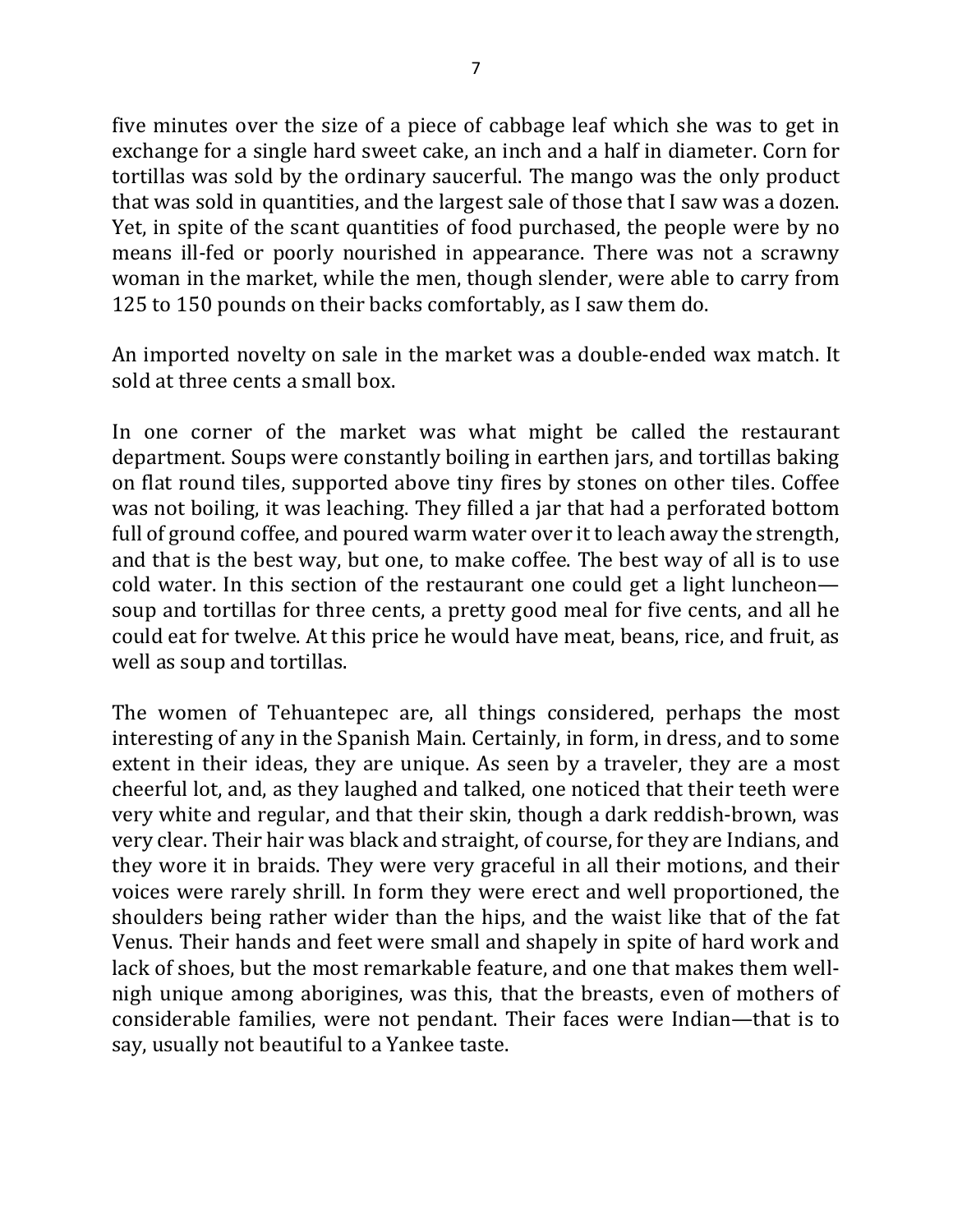The dress, save for the headgear, was but little above the simplicity of Mother Eve's first garment. Over the shoulders was a tiny calico waist, cut high in the neck, entirely sleeveless, and almost, but not quite, long enough to reach to where Yankee women wear the belt. It was not only scant in length, but it was a very loose fit and of thin texture. They called it as *guapilito*. That no sort of undergarment was worn was obvious to the most careless observer. For a skirt, a piece of cotton goods, perhaps two yards long, was wrapped around where skirts are always worn and the corners tucked in at the waist. Some women wore a long narrow scarf to support this skirt, as a belt would do, but most of them depended on the hold the corners of the cloth got when tucked in. This seemed to an unaccustomed spectator to afford a very uncertain support for the skirt, but I did not see any skirt drop.

It is worth noting that, owing to the shortness of the waist, an inch or more of mobile brown skin was always visible below it. And yet, within recent years, the waist, they said, had been lengthened because of a Government decree. They used to show from three to five inches of mobile brown skin. Curiously enough, this alteration in fashion was decreed because of the sensitiveness of the foreigners who came to Tehuantepec to build the railroad.

Quite as remarkable as the form of the clothing was the arrangement of colors. The waist was commonly of one color, the upper half of the skirt of another, and the lower half of a third. I saw some who had red waists, with blue and white skirts, and since the skirts were clinging, there was an approach to a barberpole coloring that seemed very funny at first consideration. The lower part of the skirt was almost invariably white, and the women seemed to take a pride in keeping it so, just as a gentleman prefers spotless cuffs and collars. This indicated that the natives were a cleanly race, and every one to whom I talked said that they were so. This curious skirt, in the old days, was woven by the natives themselves and dyed with native colors, blue and white being the common combination, while the aristocrats colored the upper half of the skirt red. Red was the badge of wealth, because the coloring matter was obtained, they said, from a kind of oysters that yielded but one drop of coloring matter per oyster.

But the most remarkable thing about their dress was the headgear. Travelers in Mexico have often noticed that the men there lavish money on the highpeaked felt sombreros common to the country, often paying \$50 or more for one, while the women are content with a scarf  $(2)$  or a shawl. But in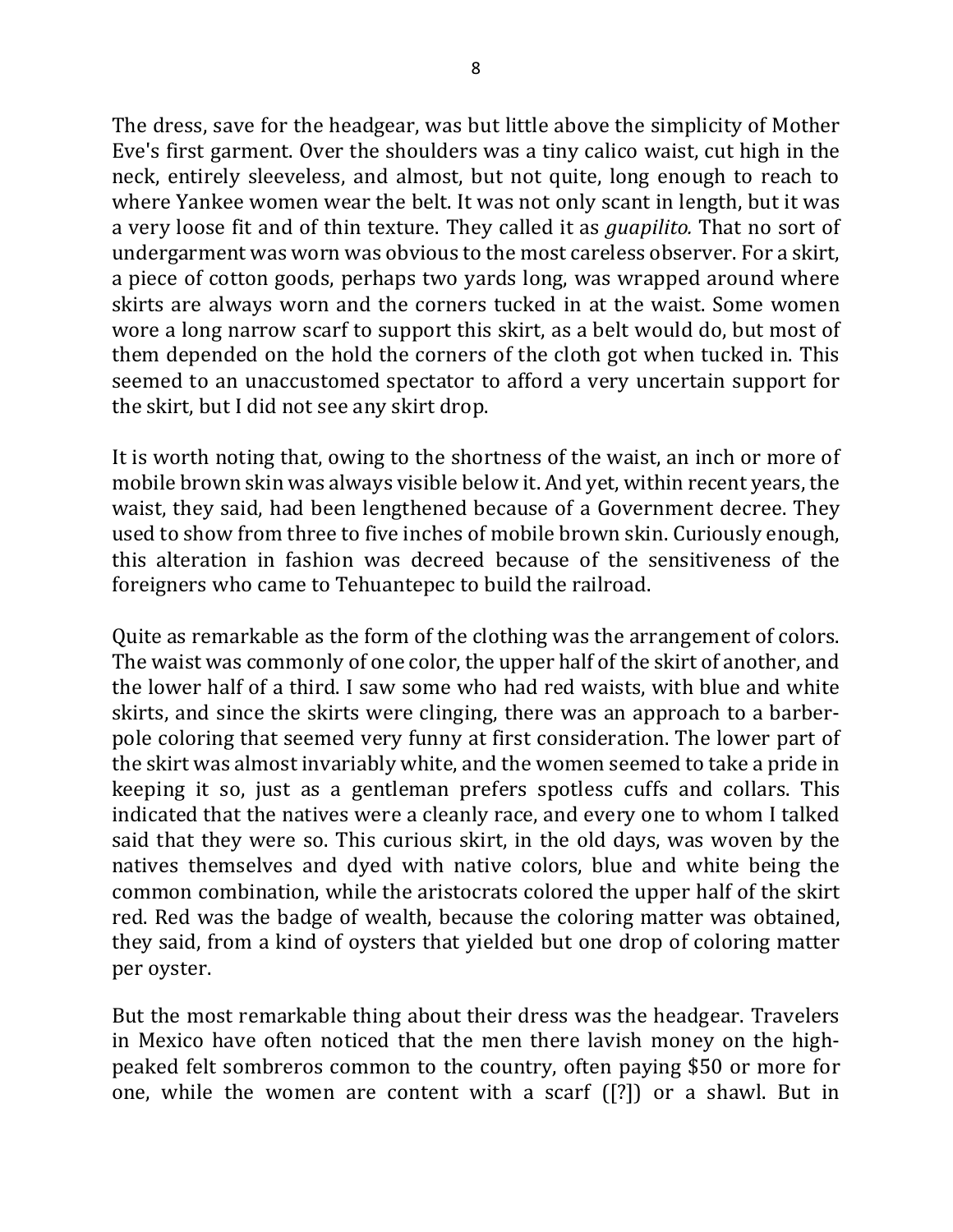Tehuantepec, women are not content in that fashion. They make a most striking garment, of which the common use is as a headdress. The name of this garment was pronounced by some as "wee peel" and by others as "wan-peel." One man who wrote it for me spelled it "guapil". He said it was also written "guipil". It is an extremely scanty waist, with a starched ruffle six inches wide around the neck, another of the same kind around the bottom, and others still in place of sleeves. As ordinarily worn, it hangs down the back, with the hem of the bottom caught across the top of the head. All the ruffles (always starched stiff) stand out behind, down the back, in very close resemblance to a Sioux war bonnet. When going to church, they put the waist over the head, so that the neck ruffle surrounds the face and gives it the appearance of a conventional sunburst. At a dance, the guapil is put on waist fashion, when the collar ruffle is suggestive of the days of Queen Elizabeth. By all odds, the most picturesque fashion is that of wearing it down the back like a war bonnet. For women who stand erect and walk with easy grace, as these do, the guapil is a most attractive headdress. With the guapil, the guapilito, and the skirt, the Tehuantepec women are dressed for any emergency. I saw them as travelers in Oaxaca with no other garment than these three.

Another fashion that is well-nigh unique is that of wearing gold-coin necklaces. The rich use silk instead of cotton for the dress, but the pride of both matron and maid is the gold-coin necklace. The American double eagle is held in the highest estimation—they will pay more for it than for two eagles—and next to that is the tiny \$1 piece. To have a string of any sort of gold coins about her neck with a \$20 piece at the end on front is the dream, if not the hope, of every maiden's heart; and what her thoughts would be at the sight of a string of the rare \$1 pieces, with an eight-square slug at the end, is more than I can tell.

Foreigners in Guatemala had told me that I should go down to the sandy beach of the river in the morning when in Tehuantepec, because it was a common thing for both sexes to bathe there naked, regardless of strangers; but, when I arrived, I found that this practice had been well-nigh abandoned, because a contemptible tramp photographer had taken snap shots at some of the bathers, and, taking some prints, had exhibited them about town with the glee that men who carry obscene pictures exhibit when showing them. Among the women who were treated so was the wife of a Judge of the Supreme Court. The practice of bathing naked in public had never been to these women any more immodest than that of going barefooted. But when they found that photographs of the bathing were used as obscene pictures, they were so shocked by the outrage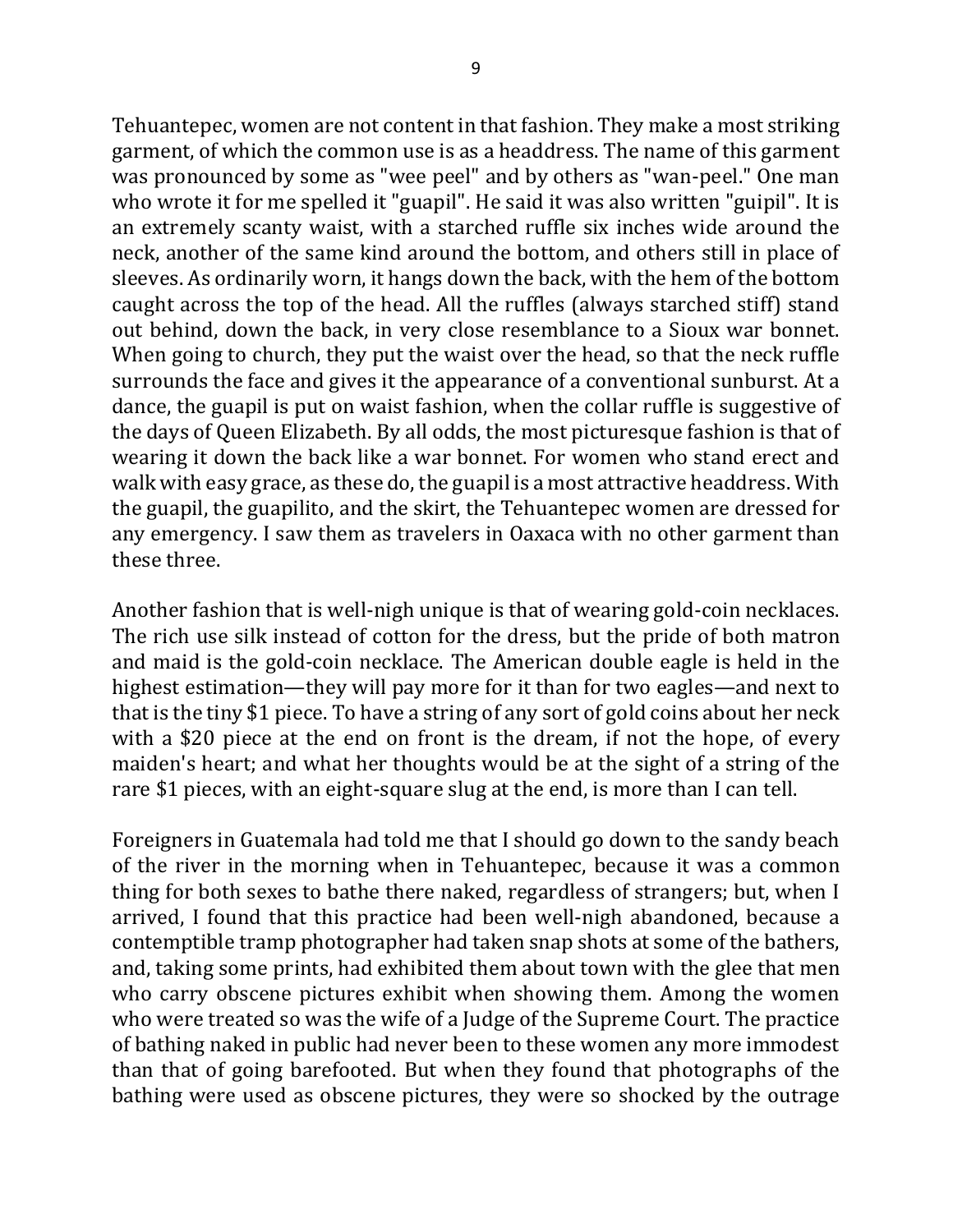that the photographer had to fly from the country to escape the vengeance of angry relatives. I am bound to say that the women of Tehuantepec are, in their way, as modest and sensitive to ridicule as any I ever saw, but this is not to say that their notions of sexual morality are like those of ascetics. It should be remembered that they are Indians, with no very great intermixture of white blood, and that the purchase of women in the old days was a common transaction. However, on going to the river one evening, to take a dip myself, I passed a number of men who were bathing in little wells dug in a sandbar, and nearby them was a woman bather, who, judging by the quality of her clothing, belonged to one of the rich families. Her guapil, lying on the sand, was of silk.

But more interesting than any number of women crouching over a hole in a sandbar was a gang of boys running alongshore, stark naked—genuine little savages from 8 to 12 years old. There was a verve in every motion that, backed by the whoop and yell, was inspiring. More than that, half the boys had beanshooters made of springy forks of brush, that they used with precision, while some played a game precisely like one often seen in the streets of the Yankee metropolis—hopscotch. They marked out a succession of rectangles on the sand, and then, while hopping continuously on one foot, kicked a caju<sup>2</sup> seed from one square to the next. But a spiral hopscotch was a still more interesting game. A geometrical spiral was laid out, say fifteen or eighteen feet in diameter, and the alleyway into its heart about eighteen inches wide. The game required a boy to start at the mouth, and as he hopped along, kick the caju seed home to the heart without crossing the line or putting his foot down.

Dancing is perhaps the chief amusement of all in Tehuantepec. One part of the plaza was covered over with smooth tiles to form a dancing floor large enough to accommodate a hundred couples, I guess. They waltz and schottische and polka and so on, and have a lot of native dances besides. I saw a little private party in one house where six men and six women were dancing. The women wore red waists and red skirts and had tiny red flags stuck in their hair. Each held a red handkerchief stretched by diagonally opposite corners in her hand before her. So arrayed, the women stood in a widespread line facing the men, and all balanced from one foot to the other and waved their bodies and the handkerchiefs gently to and fro to the music of a slow waltz. The men stepped and inclined their bodies much as the women did. It was a dreamy sort of a dance, and an important feature was a stop at frequent intervals to take a drink

 $\overline{\phantom{a}}$ 

 $2$  Caju — Cashew (a tropical American tree)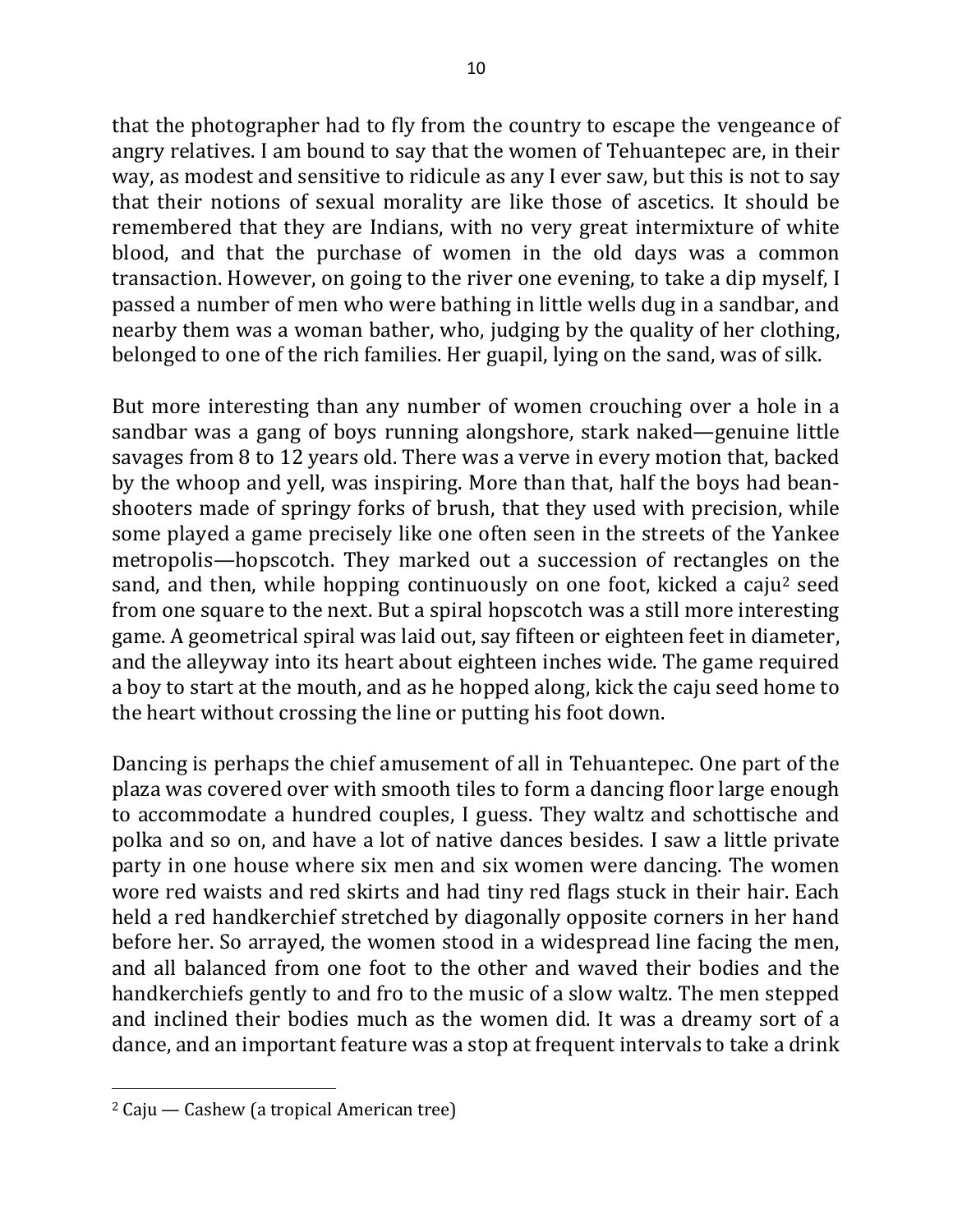of rum, but I do not think it one likely to attract favor in the United States—at least not in the rural districts, where the joys which follow the call to "swing" are prized above all mere grace of movement.

The houses that faced the plaza, as a rule, had verandas raised a step or more above the street level, and covered with a tile roof. These verandas served every night for sleeping places for scores of men and women. They were, for the greater part, people who had come there while the work on the railroad was in progress. They had been accustomed to sleeping on the bare ground or on tiles all their lives, and it was no hardship to sleep on the verandas. They got their food at the market, and it was said that eventually they would drift away home. But the most primitive housekeeping I ever saw in any town was across the river from Tehuantepec, in the village of Santa Maria. Santa Maria is practically a part of Tehuantepec, as Brooklyn is of the American metropolis, but politically it is separate. I went over to Santa Maria after having remained in Tehuantepec a few days. I arrived at night in the midst of a pouring rain. The house was one of the largest of the town, and of a curious model. It was one-half house and one-half veranda, so to speak. It was as if an ordinary adobe-walled house with a ridge roof had been erected, except that the front wall was set back so as to rise right beneath and up to the ridge pole, leaving the front half open to the weather, save for two thick pillars that supported the front edge of the roof. Engineer Hall, who was going to make the trip through the mountains with me to Oaxaca, came with me to this house. We were welcomed on the veranda in the dark by the landlady, and a cot was provided for Hall, while I slung my hammock across a corner, just clear of the drifting rain, at one end of the veranda. We were wet through and tired, and very quickly got into our beds, being by no means disposed to quarrel because we were asked to make ourselves at home out of doors. But, the moment we stopped talking, we heard voices mingled with giggles in the opposite end of the veranda. A moment later, the moon came partly through a rift in the clouds, and looking to see who my happy neighbors might be, I found there a young man and a young woman in a hammock, and a baby asleep on a mat on the tile floor handy by—man and wife with their first baby, as I learned next day. The couple wholly ignored the presence of strangers, and lay there alternately teasing and talking and chuckling and laughing aloud betimes—the most exasperatingly happy pair I ever saw anywhere, exasperating at least to a lone spectator. The Spanish-American woman must be courted in the most devout fashion while she remains cold, or at best coy, until she is satisfied of the lover's sincerity; but, after she is won, she finds it her chiefest delight to do at least as much courting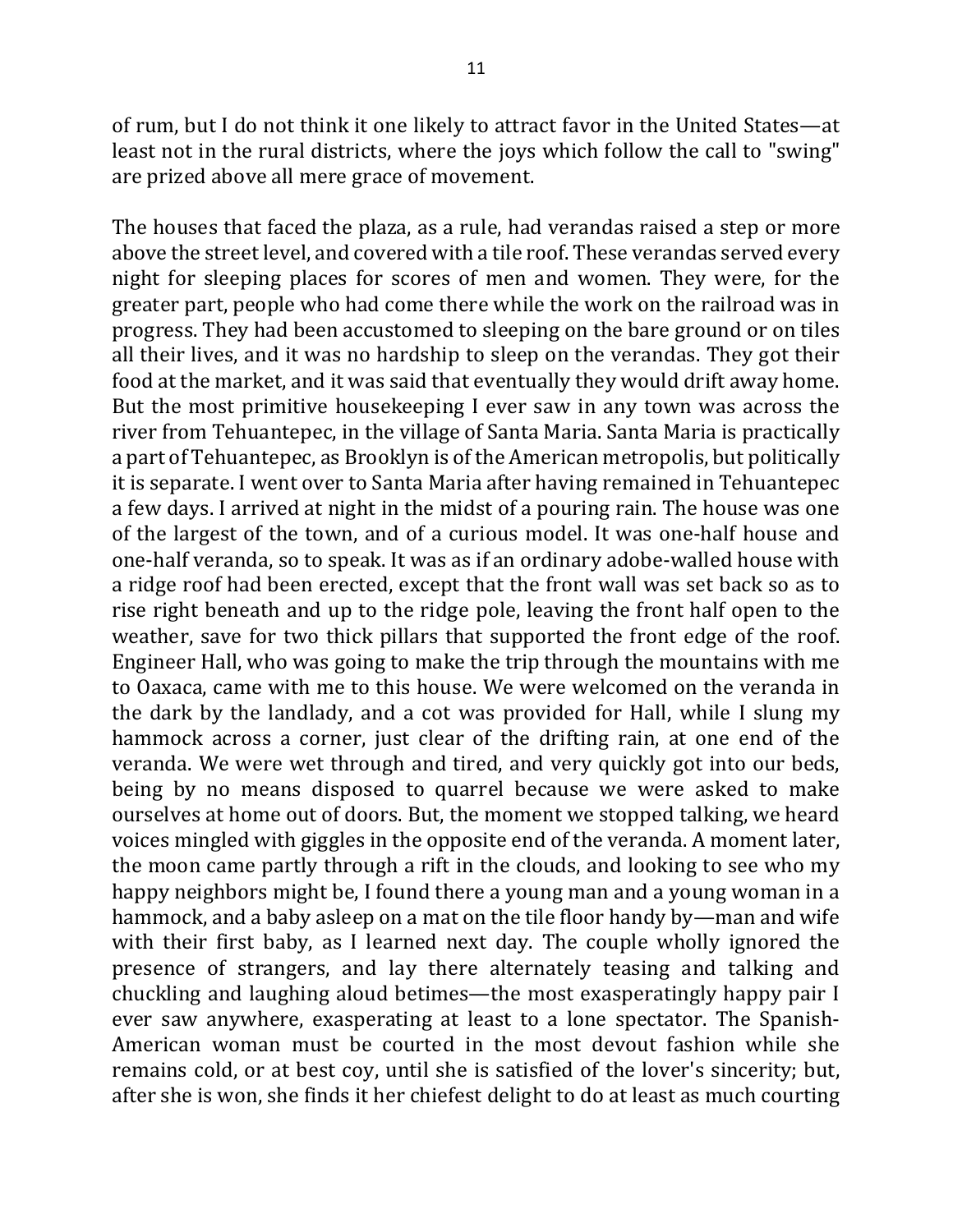as he does. And that is very likely the secret of the happiness of Spanish-American homes, which was everywhere manifest. These two young folks were unrestrainedly happy, and yet they were keeping house on one end of a veranda, with no other furniture than an old hammock and an old mat. They had no clothes save what they wore, and their only kitchen furniture, as I saw next day, consisted of three pieces of red earthenware—a water jar, a pot for boiling, and a round flat tile on which to bake tortillas. The woman ground the corn for the tortillas on a pair of stones [...] which she borrowed. The man was employed on the railroad at 75 cents a day. The woman, having no dishes to wash worth mention, no floors to sweep or mop, no windows to scrub, few clothes to wash or mend, or any other kind of housework, had leisure galore, and she enjoyed it immensely, I guess, swinging in her hammock, though very sober-faced during the absence of her husband.

THE SUN has told of the tramps of the Colorado and Mojave Desert, and, stranger still, of the tramps of the bleaker deserts of Patagonia. It will not, therefore, be surprising when it is said that Tehuantepec has its tramps—not natives, but the vicious brute of a white man who can be made to work only with a whip or a bayonet. I had seen white loafers all through Central America; but, after all, I was not a little startled when walking up the streets of Tehuantepec on the way to the hotel to find that the only signs in town that were in English were there, one above the other:

BRITISH CONSULATE

### NO ASSISTANCE FOR TRAMPS

It was said that the construction of the railroads from the United States, down through Mexico, had brought the traveling loafer on the freight trains and the car trucks as far as Oaxaca, and he had walked thence through the mountains to Tehuantepec and on towards Guatemala. I did not see any tramps in Tehuantepec, but I have no doubt they go there in numbers sufficient to worry the industrious.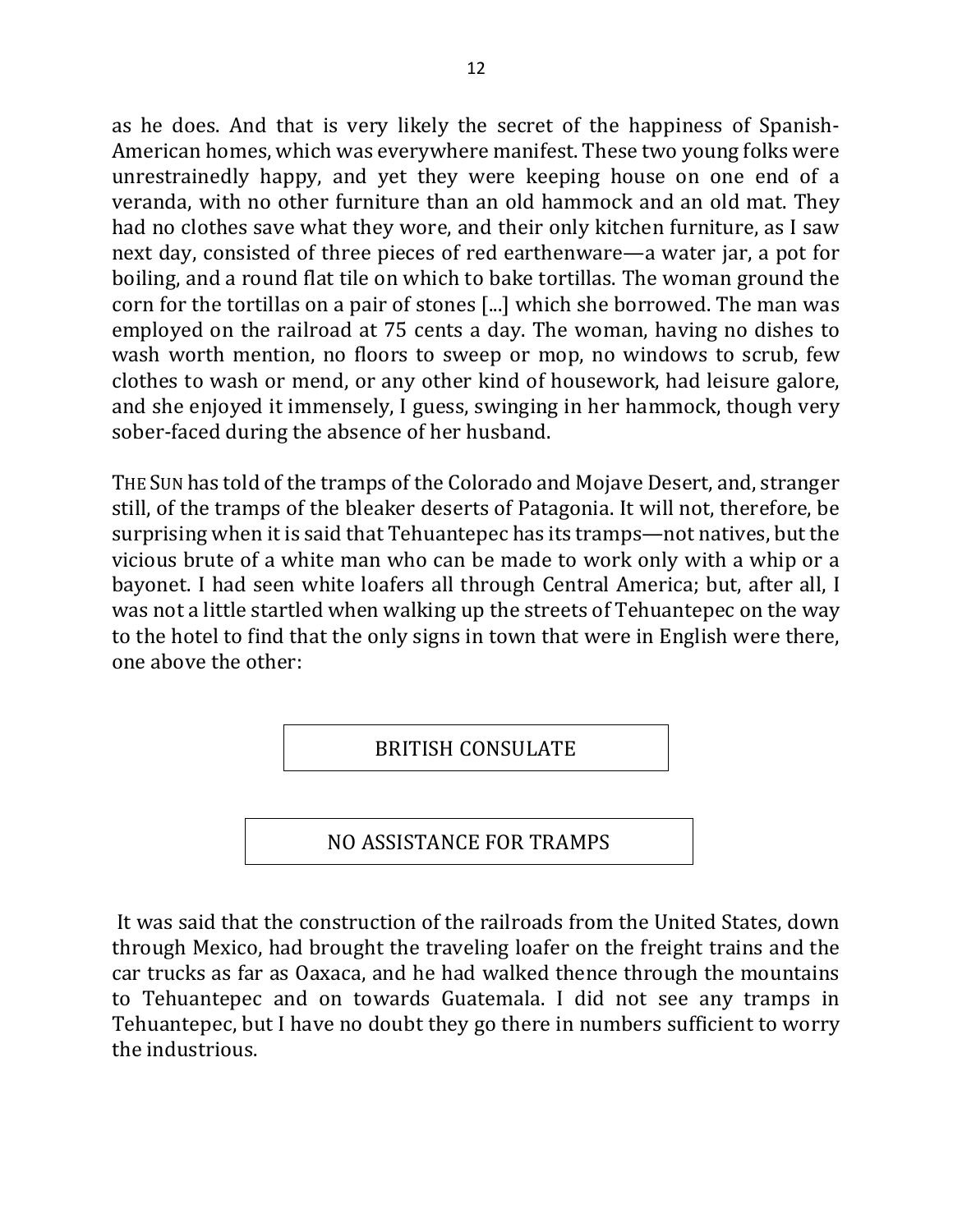While speaking of foreigners there, it may be worth telling that two Chinamen found employment as porters about the market, and that there was no sort of a Dennis Kearney<sup>3</sup> among the native porters.

On the whole, the most interesting inquiry about the people of Tehuantepec that occurred to me was as to their manner of making a living. A stranger would have hard work to answer that question regarding the people in any Spanish-American town, for there is rarely a visible industry, and beyond the town limits, but scant signs of agricultural work. I do not remember seeing a market garden anywhere in the Spanish Main, save in the Isthmus of Panama, where the Chinamen had gone to work. However, there were market gardens of some sort everywhere, of course, even at Tehuantepec, where I saw less indications of productive industry than at any point on the route. And, as said at other times in THE SUN, no great production is needed to support people in the torrid zone. And that fact would enable the torrid zone to control the earth, if only the people knew how to employ their leisure.

 $-$  O  $-$ 

 $\overline{a}$ 

<sup>&</sup>lt;sup>3</sup> Dennis Kearney (1847-1907) — Irish-born labor leader in California, known for his nativism and racial views about Chinese immigrants.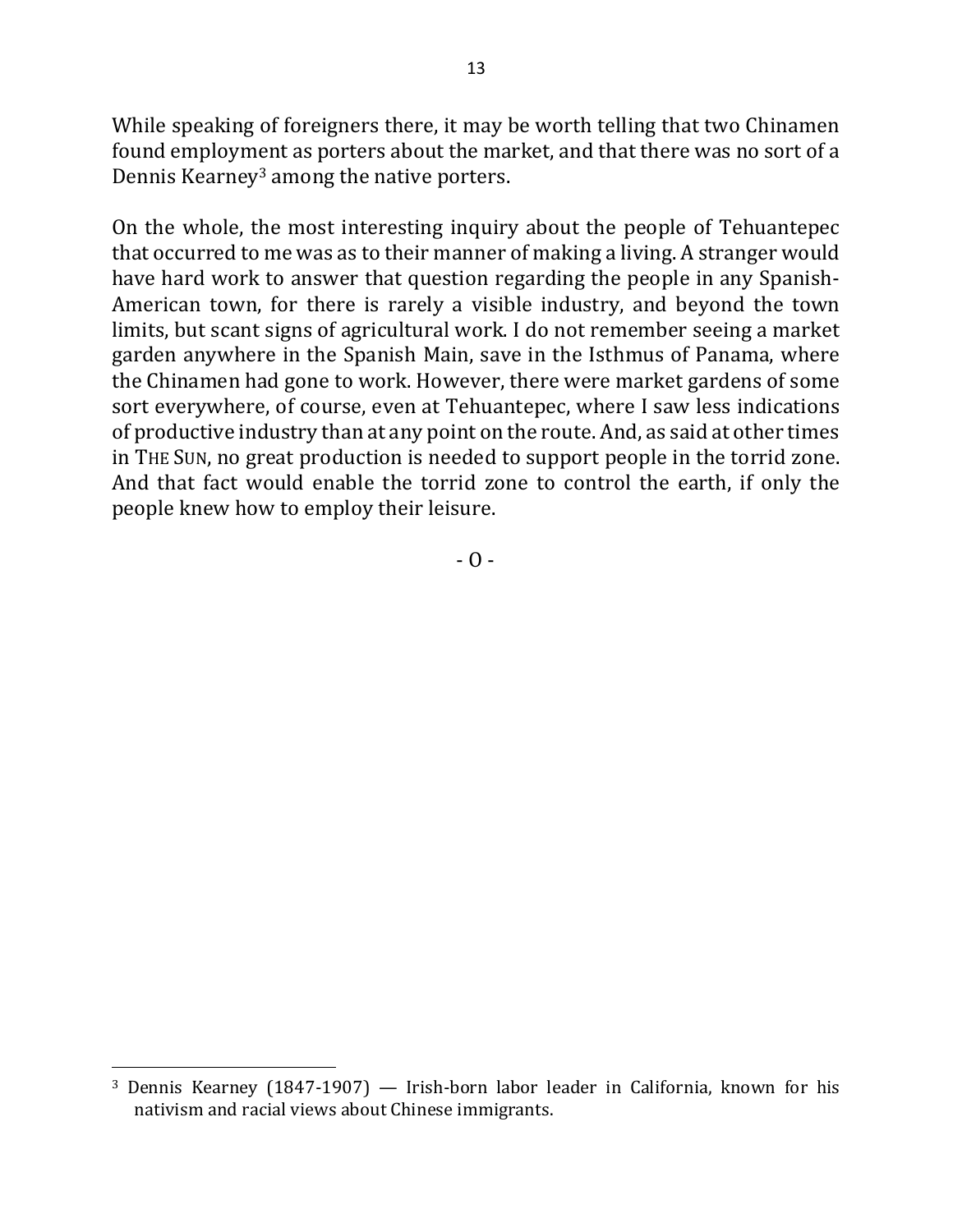# (2) OF MULES AND MULETEERS.<sup>4</sup>

#### TROUBLES OF A TRAVELER IN THE TEHUANTEPEC ISTHMUS.

There is a Peculiarity About the Mules—A Start at Night in a Tropical Storm—Soldiers Called in With Some Success When the Guide Failed—Guide Prices.

One who makes the journey from Tehuantepec to Oaxaca, in the southern part of Mexico, is not unlikely to have experiences that will be interesting, perhaps inspiring, and certainly exasperating. Among others, there are the experiences with the mules and the muleteers. Of the mules, perhaps it will suffice to say that they are usually from the State of Chiapas, and that in Chiapas the first question asked of the mule seller is this: "*Is he broken to the tail hold*?" They told me that the trails were found so steep all through the cordilleras that travelers were in the habit of grasping the mule's tail as he started down grade, in order to prevent sliding from the saddle over the mule's head. This was what they called the tail hold. if the mule was accustomed to it, the tail hold was found admirably adapted to the situation. But if the beast had not been trained so, he was sure to buck at the most inopportune moment, and then both mule and rider became integral parts of an avalanche. And then they told me that mule sellers in Mexico were just like bronco dealers in Texas: they always "*had it in for* the tenderfoot," which is to say that they sold unbroken mules as welltrained animals to the inexperienced traveler. So, I hired a sway-backed horse for personal use, with a saddle built like the fork of a tree.

After the mule, in interest comes the muleteer. My experiences in securing a guide are especially worth relating, because therein was developed one of the most remarkable, and, for the foreign promoter of business enterprises, one of the most exasperating traits of the Latin American people.

Very soon after I told Landlord Tocavén when I wished to leave Tehuantepec for the city of Oaxaca, a young native named Florentino Gutierrez came to the hotel to offer his services as guide and muleteer. The landlord guaranteed the young man's honesty, and after some talk—about two hours—the price and the date and the hour of starting were agreed upon. This done, the guide asked for the price in advance, saying he must have money with which to engage extra

 $\overline{a}$ 

<sup>&</sup>lt;sup>4</sup> Published by the New York *Sun*, Sunday, January 26, 1896, page 6; Edited by Duncan S. Campbell, February 2019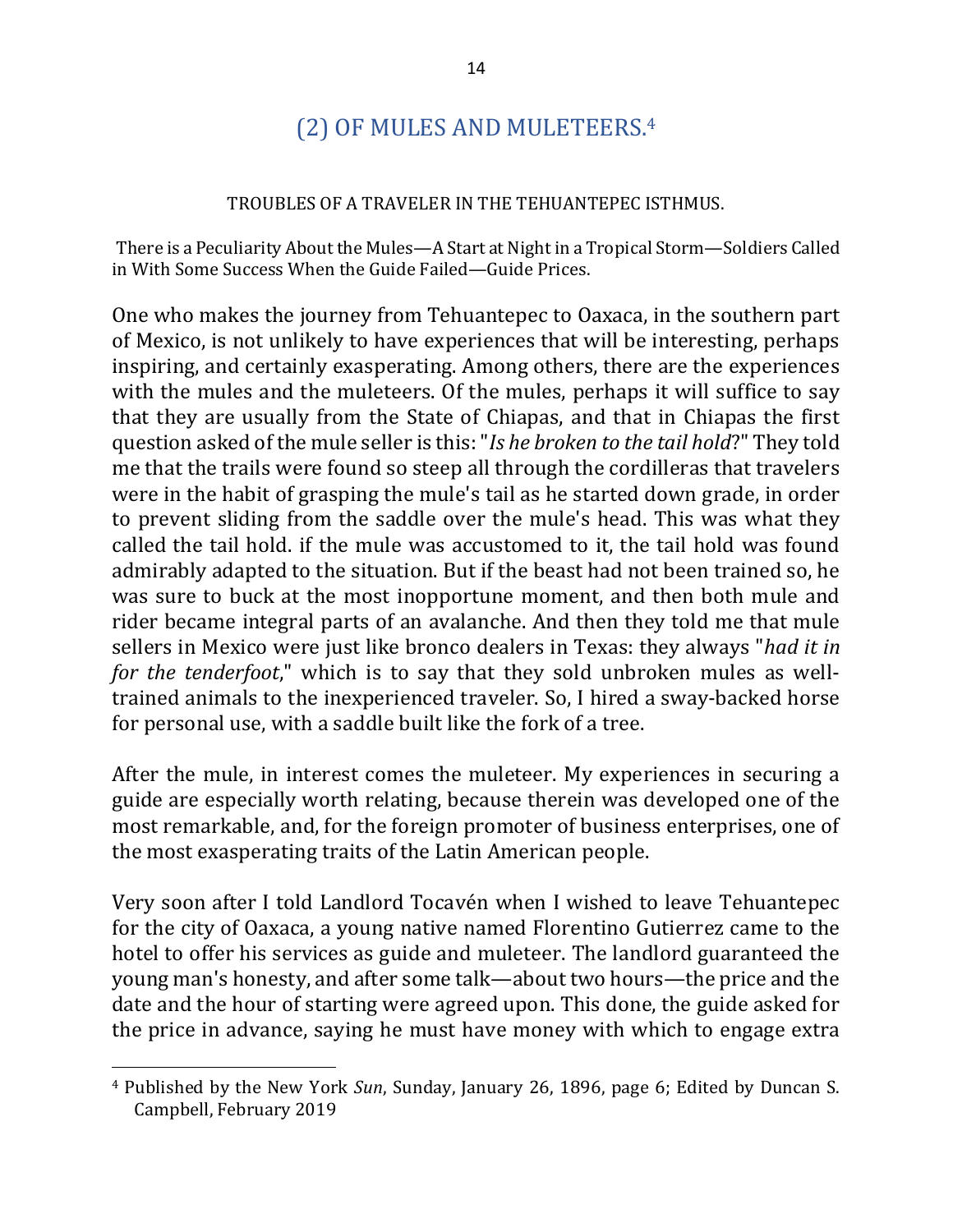mules and to leave for the support of his family during the twelve days he would be away from home. The landlord and a number of American railroad men assured me that this was the custom of the country, and that no one would take me on any other terms. So, the money was given to him—\$22.50 in silver—for my share; Mr. Hall, an American engineer, who was going forward with me, paying the same sum. The contract was for transportation from Tehuantepec to Oaxaca, four mules to be provided, and the hour of starting was the peep of dawn of the second day.

On the day before the start a heavy rain began, the first of the rainy season, and a heavy rain at sea level in the tropics is heavy indeed. It looked rather bad for the next morning, and when, just after nightfall, the guide came to the hotel, I was prepared to hear him say it would be impossible to go on next day. To my surprise, he was quite enthusiastic over the prospect of making the journey very quickly, but when he had expressed his enthusiasm several times over, in very thick language, I saw that his good spirits were due to the fact that he was well-nigh staggering drunk.

About the time this became apparent, he proposed that we go to a place across the river in the suburb of Santa Maria, and when we objected, he said we must, because the river would be too high for the mules to ford in the morning. We agreed to go then, of course, and asked him if he had mules ready for the baggage. That made him laugh aloud. Why should he bring mules? He could carry the trunk of "*Meester Hall*," and I could carry my own baggage, could I not? It was not according to the contract, and the rain was flooding down, but it was an interesting experience.

We helped him get the trunk on his back, and, although it weighed 125 pounds—quite as much as he did—he walked away with it for a time with apparent ease. I followed with my bundles in hand and Hall beside me. We were drenched before we had crossed the plaza, but that was only the beginning of the adventure. Before another block was passed, the guide slipped and pitched the trunk half-way across the street, shattering one of the trunk's corners badly. Hall was exasperated, but we helped the fellow to get the trunk up again. We had scarcely done so when he slipped and fell with the trunk on top of him. He howled over that cheerfully—it was cheerful at least to us to hear him howl, for a variety of reasons, but chiefly because we knew from the noise he made that he was not badly hurt. So, we helped him up again, and thereafter he went on carefully until we reached the ferry to Santa Maria. The river was already rising,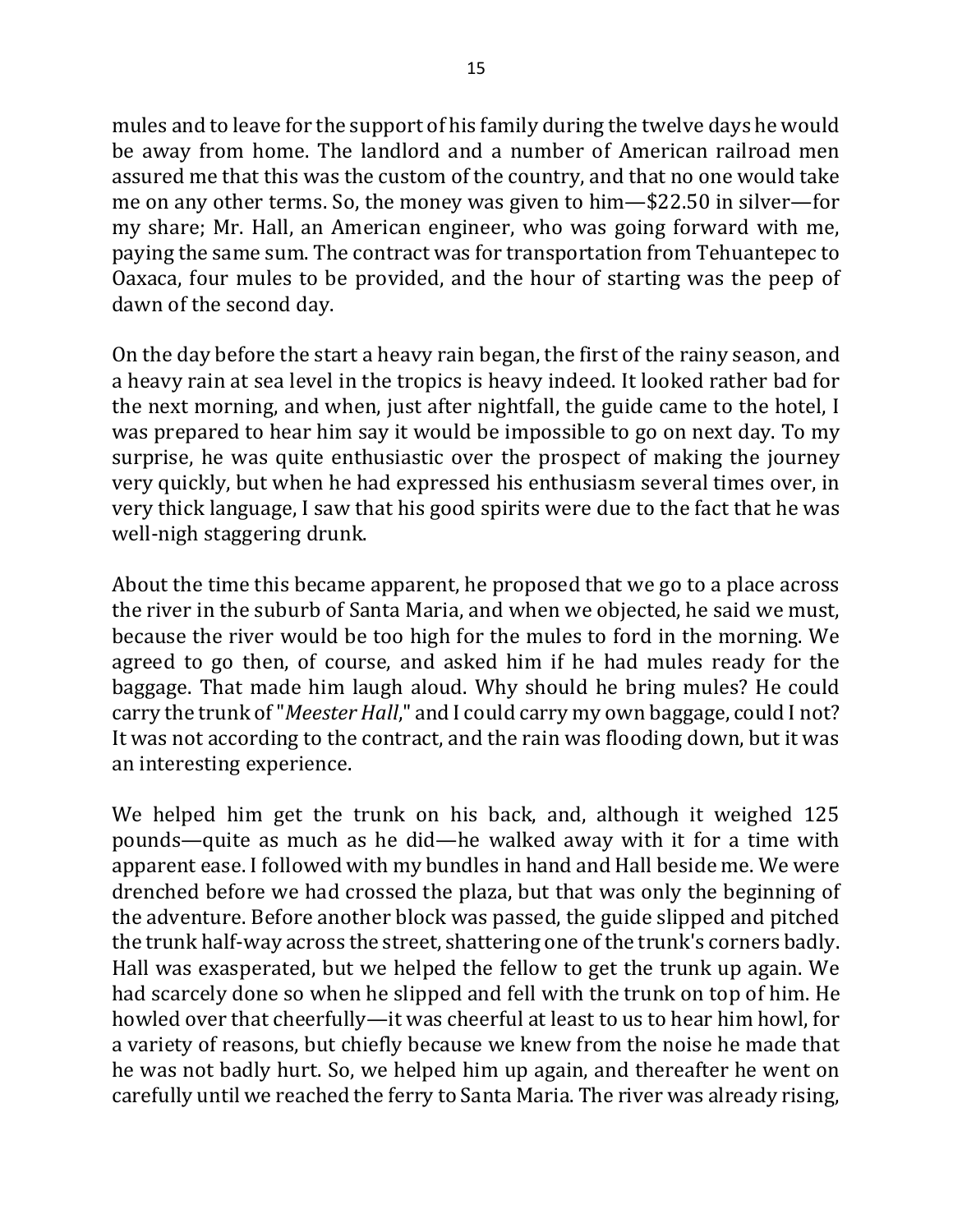after the fashion of such mountain streams, but when I asked the ferryman if we were not sure to go to the sea instead of Santa Maria, he said "Let us go and see," which we did, and arrived in the usual place, because he could handle his lumbering bongo as an Algonquin used to handle a bark canoe.

Once ashore, we found our troubles increasing. Florentino had become chilled as he sat in the boat, and was shivering from head to foot. He staggered under the trunk as he walked, and soon fell. We helped him up, and he staggered on to the top of the sloping bank, and then fell again, and then gave it up. He said he would go and get a man to carry the trunk, but we stopped him. We thought likely he would not return, and so we helped with the trunk while he showed the way to the house where we were to remain.

We had agreed that we should leave at daylight next day, but I was in no way surprised when Florentino failed to appear until 10 o'clock. The rain was falling as hard as ever and the river was booming. The next day after that, the rain ceased, but the river was still higher, and as our trail lay across on important tributary, we could not go on if we wanted to. Florentino was sure the conditions would favor a very early start the next day still, and he warned us impressively to be ready. We were ready when the time came, but we did not see Florentino until 11 o'clock. When we asked why he had not come as agreed, he said he lacked one mule, and then, by a little cross-questioning, we learned that he had not up to that moment made any effort whatever to secure the mules needed. Then I said: "*It is very bad. We are in a hurry to go. Make us the favor to secure the mules for tomorrow.*"

He said he would do so, and that it would please him to arrive early. But we did not see him next day until sundown, when he appeared as a prisoner between two soldiers.

Finding when the morning came that he was not on hand, we went to his house, where his wife said she did not know where he was. We searched at a couple of his loafing places, but he had not been there. So, we went over to Tehuantepec, and asked Landlord Tocavén what we should do.

"*Do nothing*," he said. "*Leave it to me*." Then he wrote a letter to the Alcalde of the town, telling the story. The Alcalde sent two soldiers to bring in the procrastinator, and they did it. Florentino looked as happy as a lark, and when I suggested that he had been on one, le laughed cheerfully but made no reply.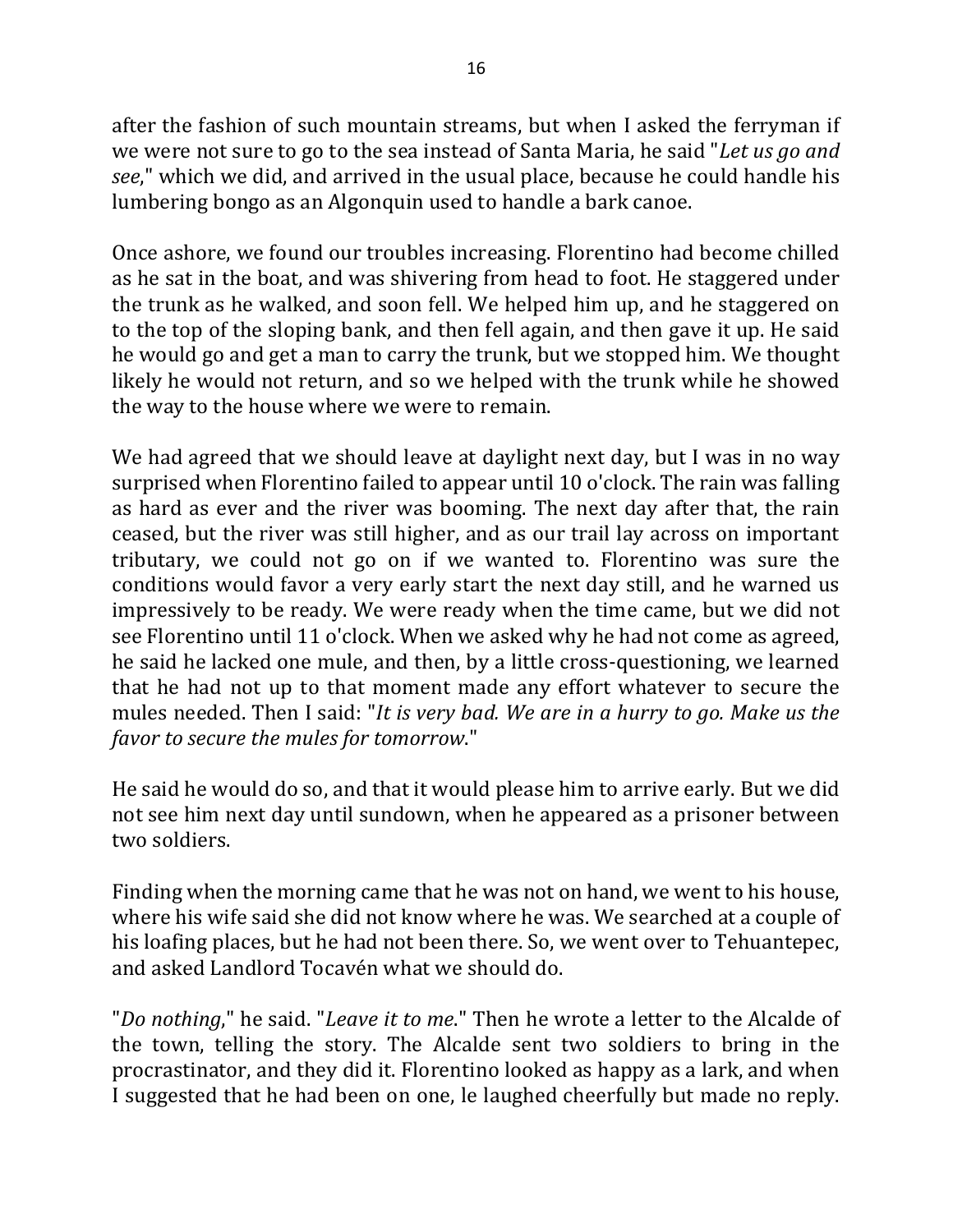Instead, he took a bag from his bosom and poured forty-five silver dollars on the table. "There is your money," he said. "You thought I was a thief. See the *money. I am honest*."

"*But* we have lost all this time," said I, and at that he looked in wonder at those about him, and said, by way of explanation of my protest: "*He is an American*."

Florentino had at first been really enthusiastic over the prospect of a profitable journey to Oaxaca. Could we have started at once, he would have enjoyed the journey greatly, and I have no doubt he would have been an interesting guide. But the delay due to the rain brought on a reaction. He came to look upon the journey with unreasoning dread, and yet his love of money prevented his bringing the silver back to us. When in Guatemala City, I saw a machine shop that was fitted up with as good a set of tools as anyone could ask for. It was well located, too, and the coffee plantations and mills of the region were numerous enough to furnish all the work the proprietor need ask for. But his courage gave out just as the workmen were putting the finishing touches on the shop. A few thousands of dollars more were needed to open the place and keep it running during the few months needed to give it a reputation for good work. But the owner preferred to allow this shop to stand idle—to let at least \$100,000 worth of plant go to ruin trough idleness—rather than risk the \$5,000 needed to make the plant pay enormous dividends. In Rio Janeiro, a street railroad company imported an electrical plant for their road. Some mistake was made, which necessitated the expenditure of a comparatively modest sum in addition to what they had expected, and at once they abandoned the whole enterprise, and when I was there the whole plant was said to be ruined. The Latin-Americans are in some respects the most patient people in the world, but of patient persistence for the prosecution of an enterprise under unexpected bad auspices they do not seem to have a little bit.

Florentino having given up his contract, we had to search for a new guide. We got a good one, but the fellow, knowing that we were now anxious to get on to escape the rainy season, held us up for \$20 in gold instead of \$22.50 silver.

 $- 0 -$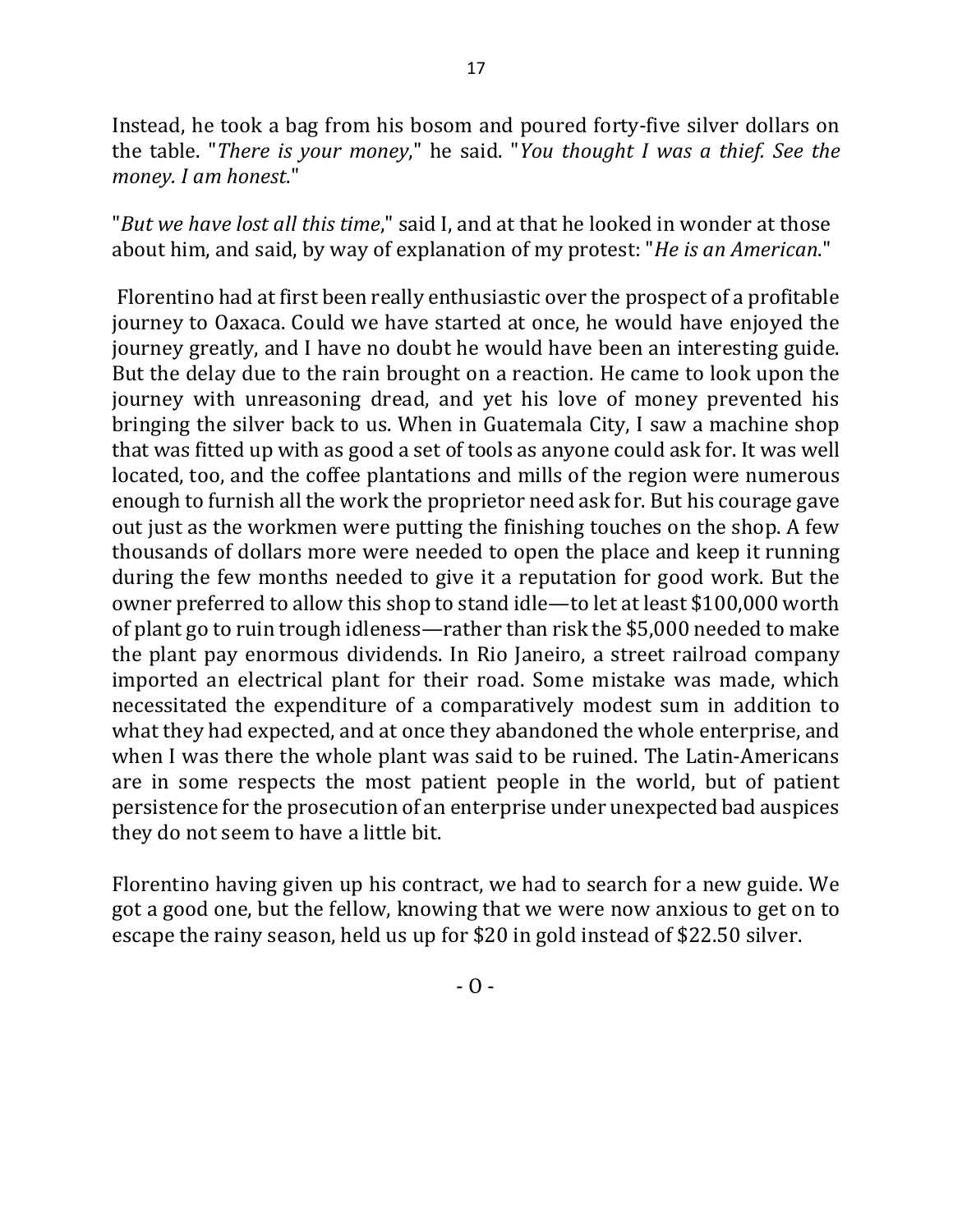# (3) OVER A TRAIL TO OAXACA.<sup>5</sup>

#### ON HORSEBACK FROM TEHUANTEPEC TO A MEXICAN EDEN.

Wonders of the Scenery and Peculiarities of Human Life in the Cordilleras—Hidden Perils of the Mexican Breakfast—A Patient Half-breed Wife and her Management of a Drunken Husband—Native Caravans—A Song that was not Composed for American Ears—Happy Farm Life, from Which the Yankee Might Learn.

If any reader of THE SUN is looking for an outing in some place that is at once wild and picturesque and yet easy of access, let him buy a railroad ticket for Oaxaca, Mexico, and, when there, engage a guide and mules for a journey over one of the trails to Tehuantepec and back by another. Or he need not return to Oaxaca. He can cross the Isthmus and get a steamer to New Orleans. The railroads from New York lead to many wild and picturesque regions, but to none, I guess, that can offer more attractions than the extreme south part of Mexico. For, not only may one find there magnificent mountain scenery, curious forms of civilization and half civilization, ruins of extinct races, and a most desirable climate, but he can reach the land in comfortable railway cars, and he can travel all over it, if at all accustomed to camp life, without any hardship worth mentioning. Indeed, if the traveler will secure a mule-sedan chair for a conveyance, he can make his out-of-the-way mountain journey in comparative luxury.

My own journey through the region was made with a Yankee engineer named Hall, from Tehuantepec, or, strictly speaking, from Tehuantepec's Brooklyn, Santa Maria, to Oaxaca. We had engaged a middle-aged guide, who looked like a man of intelligence, and our first-formed opinion of him was confirmed when he arrived at the boarding house an hour before sunrise and had the pack mule loaded and ourselves in the saddle a half hour later, having in the meantime built a fire and boiled coffee for all hands, including his son, a lad of sixteen, who was going along just for the pleasure of making his first trip away from home. We were therefore remarkably comfortable as we left the irregular streets of the town and struck off across the country nearly due north.

 $\overline{a}$ 

<sup>&</sup>lt;sup>5</sup> Published by the New York *Sun*, Sunday, January 26, 1896, page 6; Edited by Duncan S. Campbell, February 2019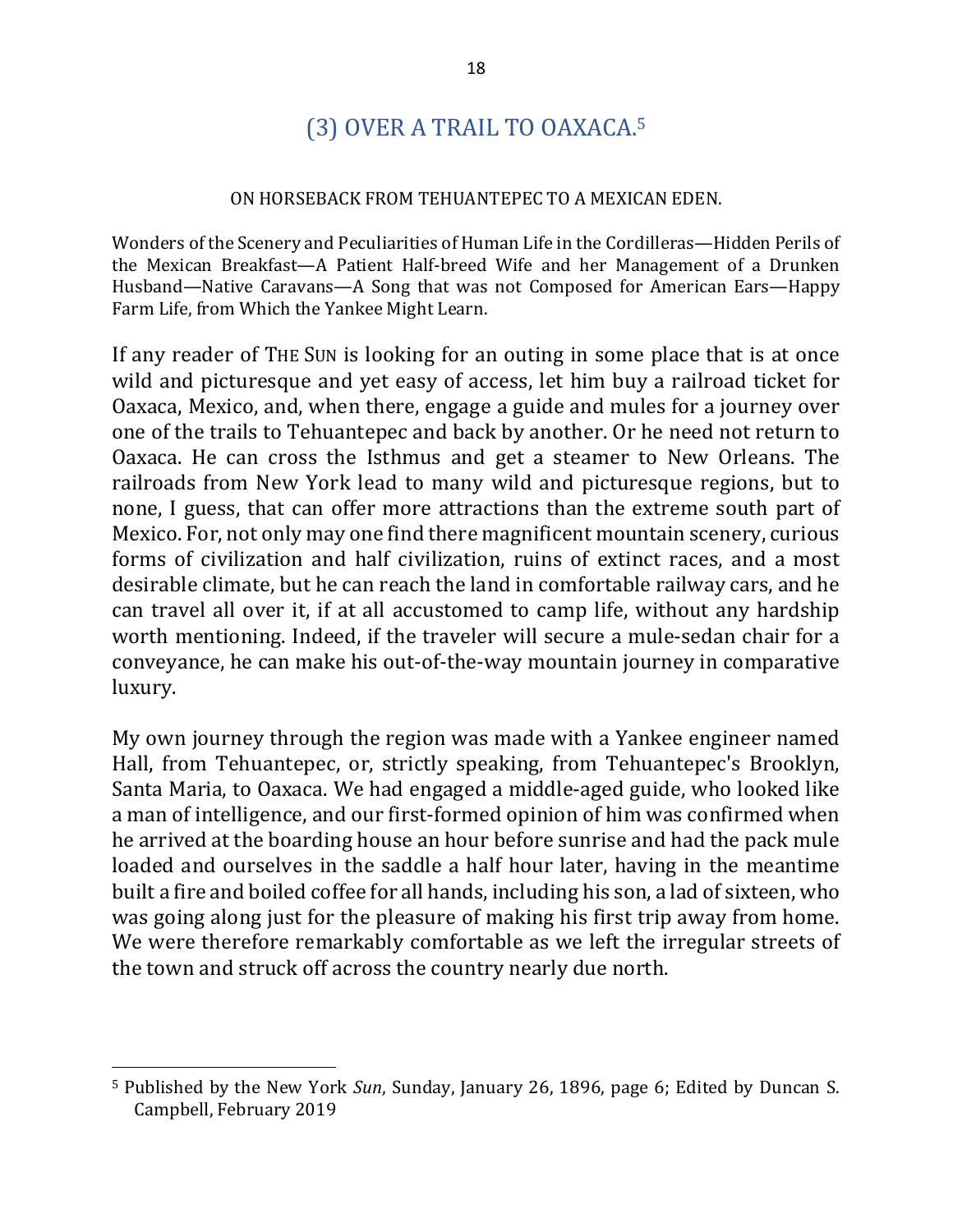It is worth mentioning that we were comfortable at the start, because the day, for want of proper precaution, brought the hardest strain physically that I ever endured. We started thus early with the usual Spanish-American breakfast—a cup of coffee and a bit of corn bread (tortilla). Although it was fourteen leagues<sup>6</sup> to the first village, there was no hope of getting any food on the route, and the chances were that we would find little if any water. The light breakfast was all right for the natives, who had been raised on such fare, but no Yankee traveler should start on so little, even though he may have been four or five months in the country.

The road, for five miles, lay across what seemed to be a dead, flat, alluvial country covered with a dense, although not a particularly lofty, forest. The road was dry enough, in spite of a heavy rainfall during three days before our start, but it looked for all the world like the roads that could be seen in summer in the region about the headwaters of the Maumee River in Ohio and Indiana, thirty years ago. The soil was black, the foliage was green and vigorous, and the air, for an hour or two, cool and refreshing. A few birds with explosively loud voices were heard in the forest, but, on the whole, there seemed to be a notable lack of animal life along the trail. When five leagues out, we crossed a creek that had a current a few inches deep and a rod or so wide, which, but two days before, had been a raging torrent, as marks along the shore revealed. The guide said that during the dry season—for several months preceding May—no water was found there, and that travelers who did not carry water were sure to suffer.

We now had reached the foothills of the Cordilleras, and the trail became somewhat undulating, and therefore more pleasant. But the most interesting feature of the scenery was a large mountain, rising off to the right—not that it was novel or unique as a mountain, but because of what was told about it. The guide pointed out a place where a small tableland seemed to be scooped out of the side of the mountain. A narrow foot trail led up there from the Tehuantepec side, he said, a trail so steep that only an active mountaineer could climb it, but, from the tableland or bench, a good road, wide enough for carts, had been made along the face of the mountain around to the further side, where it led down into a valley through which a river used to run—the Tehuantepec River, if one could believe the story. The guide said that "some foreigners" had been over there examining it, and they concluded that the river had been turned into its present channel by "*the ancients*."

 $\overline{\phantom{a}}$ 

 $6$  League — An archaic, variable expression of distance, approximately 3 miles (5 km)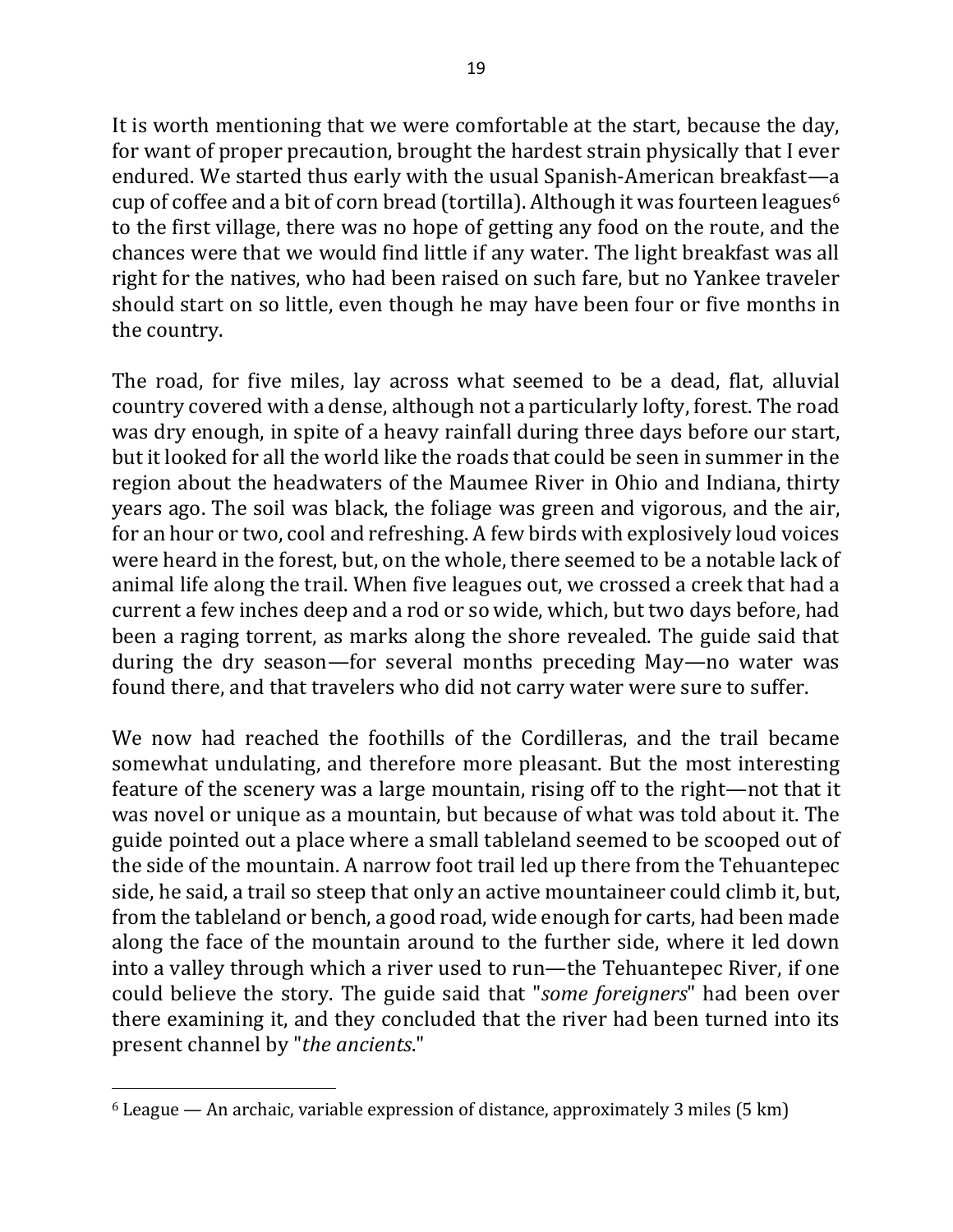However this might be, one thing was certain: that bench on the mountainside once had been the site of a populous city. There were remains of houses whose walls were made of broken rock that showed no sign of a tool mark—just as "*in Arcadia, when I was there, I did not see any hammering stone.*"<sup>7</sup> But there were two pyramids of the same kind of stone, each of which, very likely, was "*a tomb for some ambitious booby*." There were several mounds ten feet long, six wide, and six high, but the use of them can only be guessed. More interesting still, there were several tanks 100 feet in diameter and three feet deep, besides many smaller ones. There were vaults where human bones were to be found, and everywhere no end of broken crockery. Occasionally, copper axes and knives might be found.

From a central point among the ruins, a tunnel ran down into the mountain, and some have guessed this was a passage to the river, for use when an enemy besieged the city, while others think it was the shaft of a gold mine. Over all was a tropical growth of trees and brush. It would have been interesting merely to look on these relics of a former civilization, and very much more interesting to explore them thoroughly, but my business was with the living only.

By the time we had passed this mountain, the sun was high enough to make an umbrella desirable, but there was no such device in the party. Both Hall and myself felt the heat considerably, and as noon came on, both of us found our stomachs in bad order. We stopped where a small spring of hard water came out of the rocks, and bathed our heads and drank sparingly, although intolerably thirsty, because copious drinking when one is overheated is about the worst thing that can be done. We had only a scant supply of native corn cakes to eat, but appetite was gone, and the amount on hand at that time was of small moment. The afternoon's ride proved, of course, more trying still, but I have only a faint memory of it, and made no notes. All I can recollect is sitting in the saddle as the horse ambled along a wide, glaring, yellow trail, with hundreds of small brownish lizards constantly in sight, scampering about in all directions, but chiefly running ahead of the horse I was riding.

I was about done for when, at 4 o'clock, we came to a brook that tumbled down out of a canyon with a most cheerful suggestion of coolness, and after fifteen minutes of bathing in this, I was in fair condition once more. While stopping by

 $\overline{\phantom{a}}$ 

<sup>&</sup>lt;sup>7</sup> Quotations from *Walden*, by Henry David Thoreau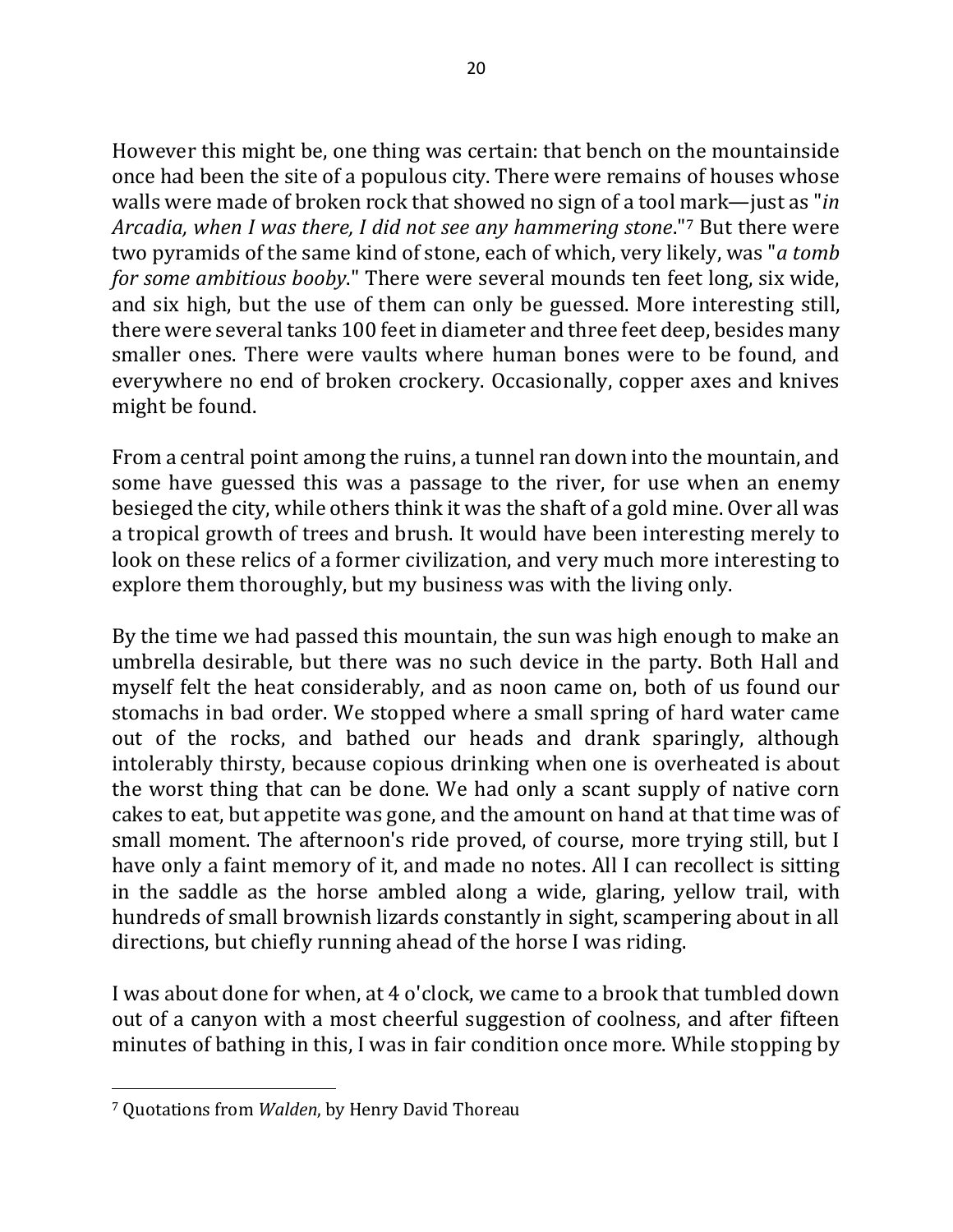this brook, I found in a depression of the rock a bit of black sand, which I poured in a gourd drinking cup, after the fashion in which Nevada desert prospectors test their finds in a horn spoon. I found several very distinct colors of gold at the bottom, but when I showed these to the guide, he said: "It is *impossible*. *There is no gold here, because many people travel this trail every day, and they would have found it years ago*." But I do not think I made a mistake.

Just at dark we reached a village that had an unrememberable name, and here we got a very good meal, that included boiled chicken and beef. Then I swung my hammock, while Hall got a bed which had fishpole canes in lieu of springs and mattress. This kind of bed is common throughout the region, although very often the traveler can find no bed at all and must sleep on the floor or the ground. To the traveler, therefore, no more valuable advice can be given than to take with him a good canvas (man o' war) hammock. And if a traveler's stomach gets out of order anywhere in Mexico because of the hardships of the route, there is always a sovereign remedy at hand in the native drink called mescal.

I should be sorry to have anyone take to the drinking habit in the torrid zone. It is excessive drink, and not the climate, that carries off so many northerners there, but mescal in small quantity, night and morning, cured me of my trouble, as it has cured many others in like circumstances. Moreover, I cannot imagine that anyone born outside of Mexico could ever come to like mescal as a beverage.

We started next morning at 3 o'clock, having only the usual light breakfast of the country, but we had in our ride of the previous day got up into the mountains and found a climate very much better adapted to Yankee constitutions, and we did not mind the heat of the sun at all. Besides, when noon came, we reached a tiny hamlet where, in a house that had walls of fishpoles only (save for corner posts), we got four eggs each, a lot of dried beef, beans galore, and coffee, besides as much native cornbread as we wanted. It was all exceedingly good, except the coffee. The Mexicans of all that region brown the coffee too much—burn it, really—and then grind the berries to a fine dust, between two stones. Then they boil the dust in water. No further description is needed for one who knows the art of coffee making.

From the second day until the fourth, we did not see enough level land for a tenacre farm, although there was a little land standing on edge, so to speak, that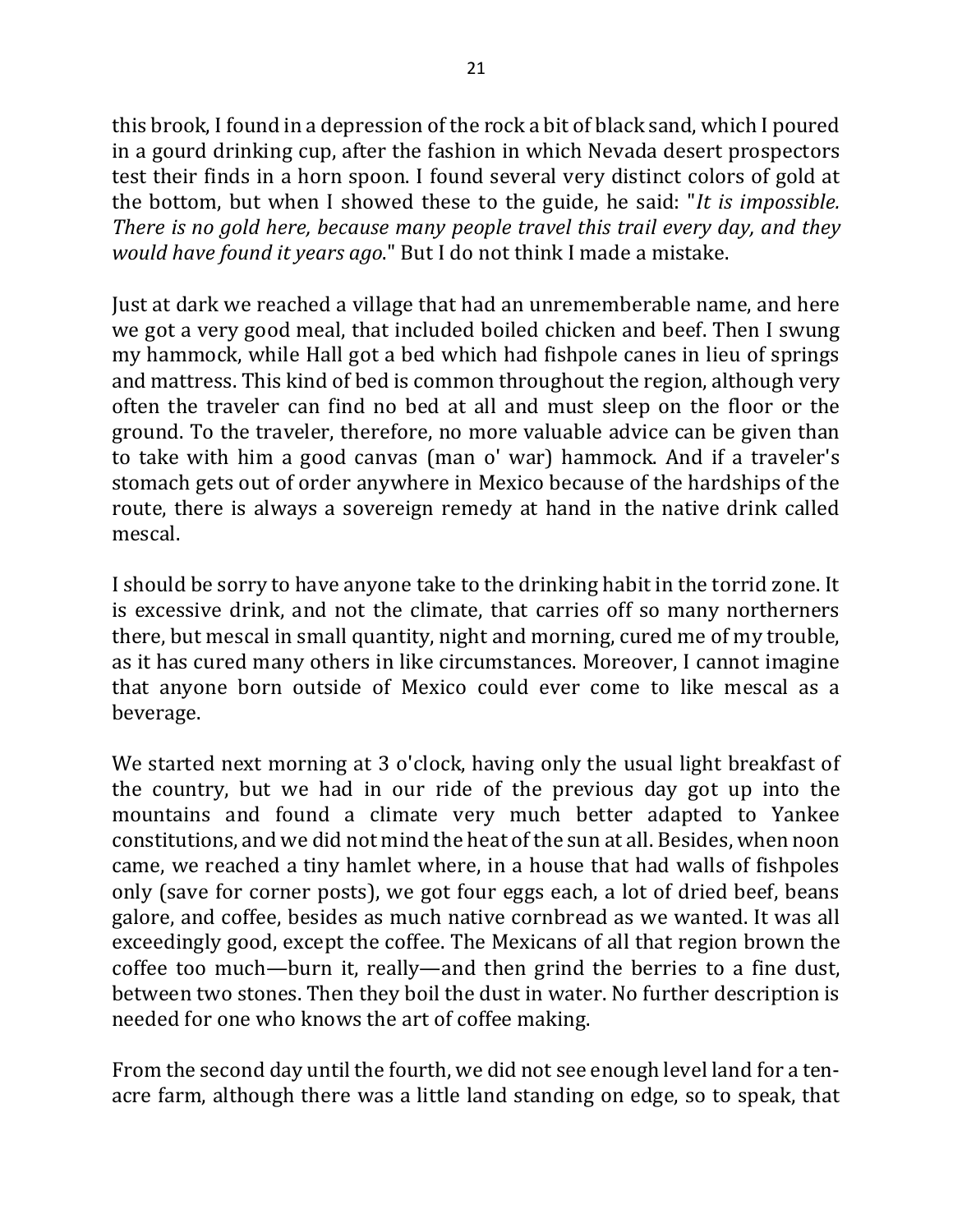was cultivated here and there. But there were enough things to interest the traveler. For instance, on the evening of the second day we arrived, after a ride of twelve leagues, at a most wretched-looking little rancho by the wayside. Not only were the walls made of unchinked fishpoles and the roof of thatched palm leaves, but one side of the home had no wall at all, and the place looked neglected even for that country. Moreover, the members of the family—a man and three women, besides children—were all almost uncivil. That was a most astonishing reception, but we couldn't go on very well because the next house was six leagues beyond. A considerable drove of chickens rambled around the house, and my appetite was sharp set. The usual price of a chicken to a foreigner there is 25 cents. I offered that sum for one to the señora, but she shook her head. She had none to spare, and we could have bread and beans only. Then I offered 50 cents, but she said "*No*" vey emphatically. So, I took the guide to one side and told him I wanted a chicken, and I would give \$1 for a good one. He said: "*I* will try. You go to the creek."

Hall and I at once went down to the creek and had a good bath. When we got back the señora was putting a cut-up chicken into a pot, along with some native peppers and an herb I did not recognize. A little later, the chicken, with an abundant quantity of broth, hot and savory, was put before us, while dried beef roasted on the coals, beans equal to the Boston article, and corn cakes equal to hoe-cake were supplied in most liberal fashion. Last of all, a tea made of a native herb, good in spite of a sage taste, was brought to us. When we had eaten heartily I asked for the bill. The señora smilingly said, "*Twenty-five cents each*," the price she had proposed to charge for corn cakes and beans only. "*How did you do it?*" said I to the guide when I got him alone.

"It was very easy. I offered her the \$1 for the chicken, as you told me, but she *refused it. Then, I said to her*, 'The gentleman is sick. Because his stomach is very bad he needs the good food. But he cannot talk our language well, so he sent me to ask the good lady to make him the favor.' *Caramba! Is she not the good lady? She killed the chicken and charges nothing extra.*"

At various places i saw the native idea of a cradle—a net made sometimes of twine and sometimes of slender, flexible vines, stretched into a flat, rectangular hammock by means of stiff, slender sticks on the four sides. From the corners, stout lines led to a common center about three feet above the net, and from that point a rope extended to the limb of a tree or a rafter of a veranda. It was at once a hammock and a swing, and the babies slept or turned their big brown eyes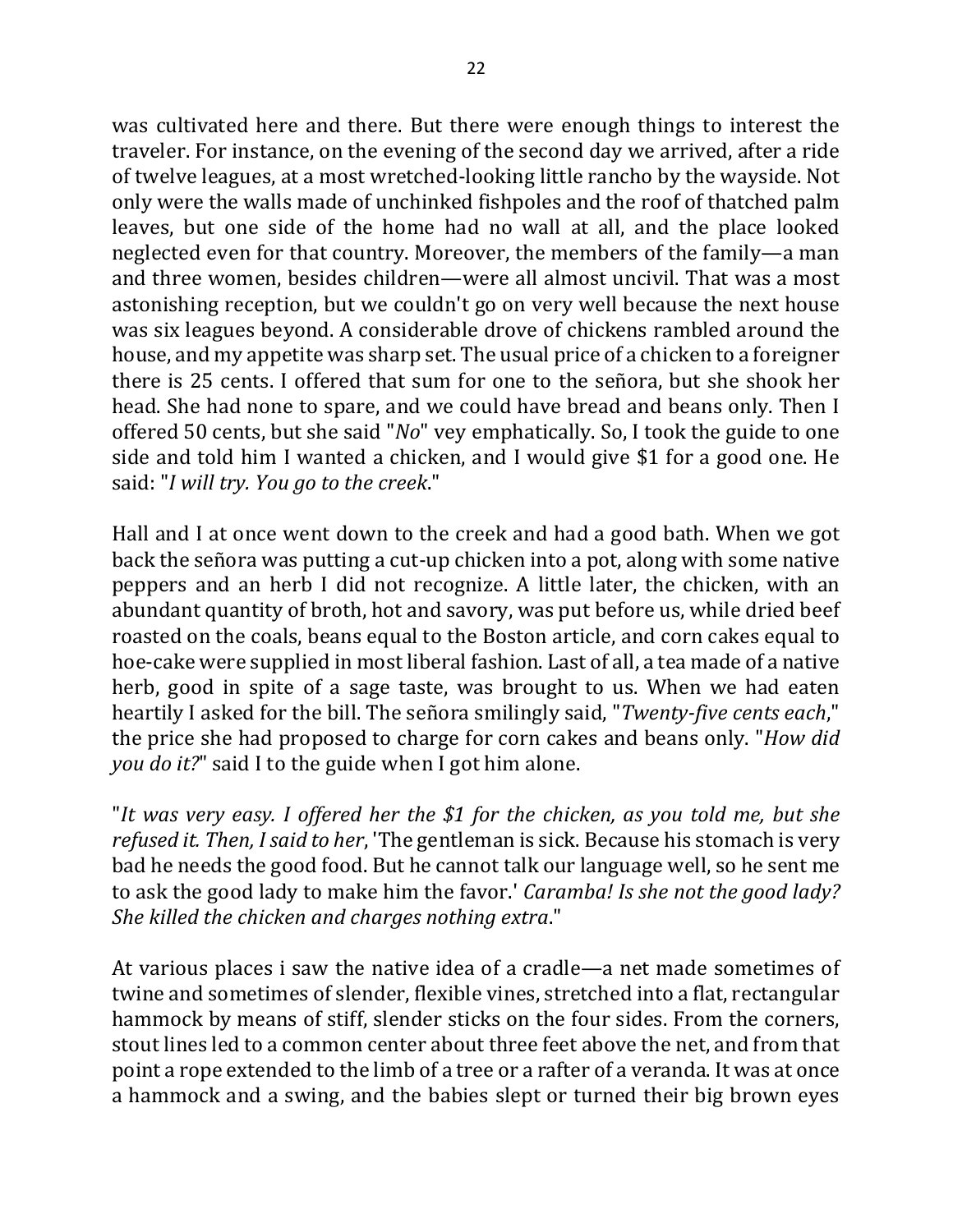gravely toward the stranger, according to circumstances, but neither either cried or laughed while I was around. I observed that when I told a mother that her baby was very pretty, she took the compliment in a matter-of-fact way, which seemed to betoken a lack of appreciation of a foreigner's opinion, but when I said to my guide, as if I did not think the mother would hear it, that there was an extremely beautiful baby, the mother showed the usual signs of a mother's pride and pleasure. One day a curious lot of natives, travelling afoot, were overtaken on the road. There were five of them, all barefooted, and in the garb of laborers. On talking with them we found that one was an invalid, or at least thought he was, and that he was *en route* to Oaxaca to consult a doctor. As he had, just before that, told me he had walked from eight to ten leagues a day since leaving his home in Chiapas, the statement that he was dangerously sick seemed somewhat astonishing, but when he tried to explain what ailed him, my knowledge of the language failed me.

At the little pueblo where I found the beautiful church<sup>8</sup> recently described in THE SUN, I found three native men drunk, one of them being so drunk that he could not walk three rods without falling down. This man's wife was trying to get him to go home, contrary to his desire. I have seen many such incidents in the United States, and right sorry affairs they all were, but here in this little mountain hamlet, drunkenness was not exactly the same evil that it is north of the Rio Grande. Not even the children playing around the street paid any special attention to the drunkard's doings. Plainly, he was not disgraced in the eyes of his neighbors by his condition. The wife did not, so far as I could see, feel degraded either. But what struck me most was the conduct of the wife as she strove to keep him headed down the trail and walking along. Never was a wife kinder or gentler or sweeter in temper. It was best for him to go home, and she did not for a moment cease in her efforts to get him there, but not a cross word or a look or a sigh was to be noted. On the contrary, she coaxed and petted and caressed him continually, and when he broke away and tried to go back, she only became the more affectionate. When he fell headlong, she caught him so that he did not fall heavily, and when she helped him to his feet, she carefully dusted his clothes and cleaned his face. I never saw a public portrayal of good wifely qualities so beautiful as that, or so pathetic, either, for that matter.

And this incident seems all the more worth telling because the woman displayed only the common characteristics of her race, as I came to believe

 $\overline{\phantom{a}}$ 

<sup>8</sup> San Bartolo Yautepec — Described in the *Sun* article *Priestly Peculiarities*, 5 January 1896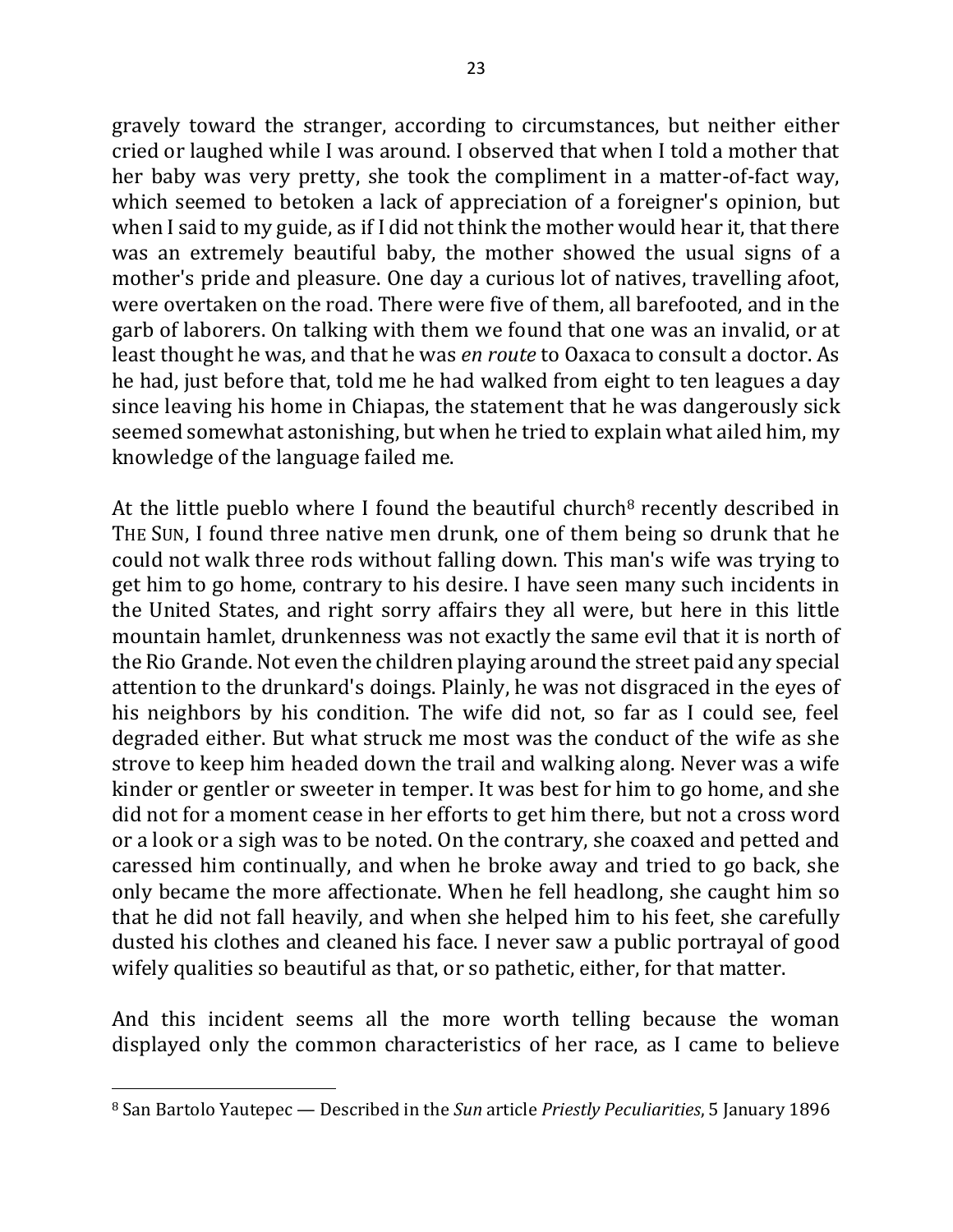them to exist. I certainly do not mean to advise Yankee men to get half-breed Indians for wives, for, to a man of sense, a woman is in all respects a desirable companion in proportion to her wisdom, culture, and ambition; but, even a man of culture might do worse than marry a native of the State of Oaxaca.

At the village of San Carlos, where I remained overnight, I found a remarkable little plaza. It was a shady, grassy square. In the center stood a structure that looked like a two-story round pagoda with a cone-shaped roof, sixty feet in diameter. There were twelve square tile pillars, twelve feet high, supporting the rim of the roof. Within these pillars was a smoothed tile floor that was fifteen feet wide, laid around a great central fountain of water. Around this fountain stood a number of tree trunks to support the roof frame. About eight feet above the tile floor was the wooden floor of an upper story—a somewhat contracted story where the stand-up space was chiefly beneath the peak of the roof. A ladder of poles led to this, and, on examination, I found there seats and music holders for a brass and string band.

Then I came back and saw that a narrow bench ranch from pillar to pillar around the outer rim of the smoothed tile floor, save at the entrance, and it was plain to see that people had sat often on every part of that long bench. Moreover, on each of the central pillars was a good kerosene lamp, while brackets extending between the outer pillars had places for holding seventytwo candles. Cool, sweet water welled up in the center of the fountain and flowed away through an unseen conduit. The shade was everywhere solid and comforting. The tiles had been smoothed by the bare feet of the villagers, while the musicians, stowed out of the way in the little loft above, played waltzes and polkas and other strains that delight young hearts on the nights of feast days.

On one side of the plaza, facing this pagoda, could be seen the crumbling walls of an unfinished church. Two cracked bells were hanging under a low, rude roof supported on four rough poles before the old ruin. I guess that a building of dwelling-house form nearby was used as a church sometimes. I should say that people who do not approve of the form of worship prevailing in Latin-American countries would say that the San Carlosites showed in their public structures more horse sense than superstition. As I saw the people there, they seemed healthy, hearty, and clear-eyed. I do not believe they were any worse off for having completed their open-air dancing hall.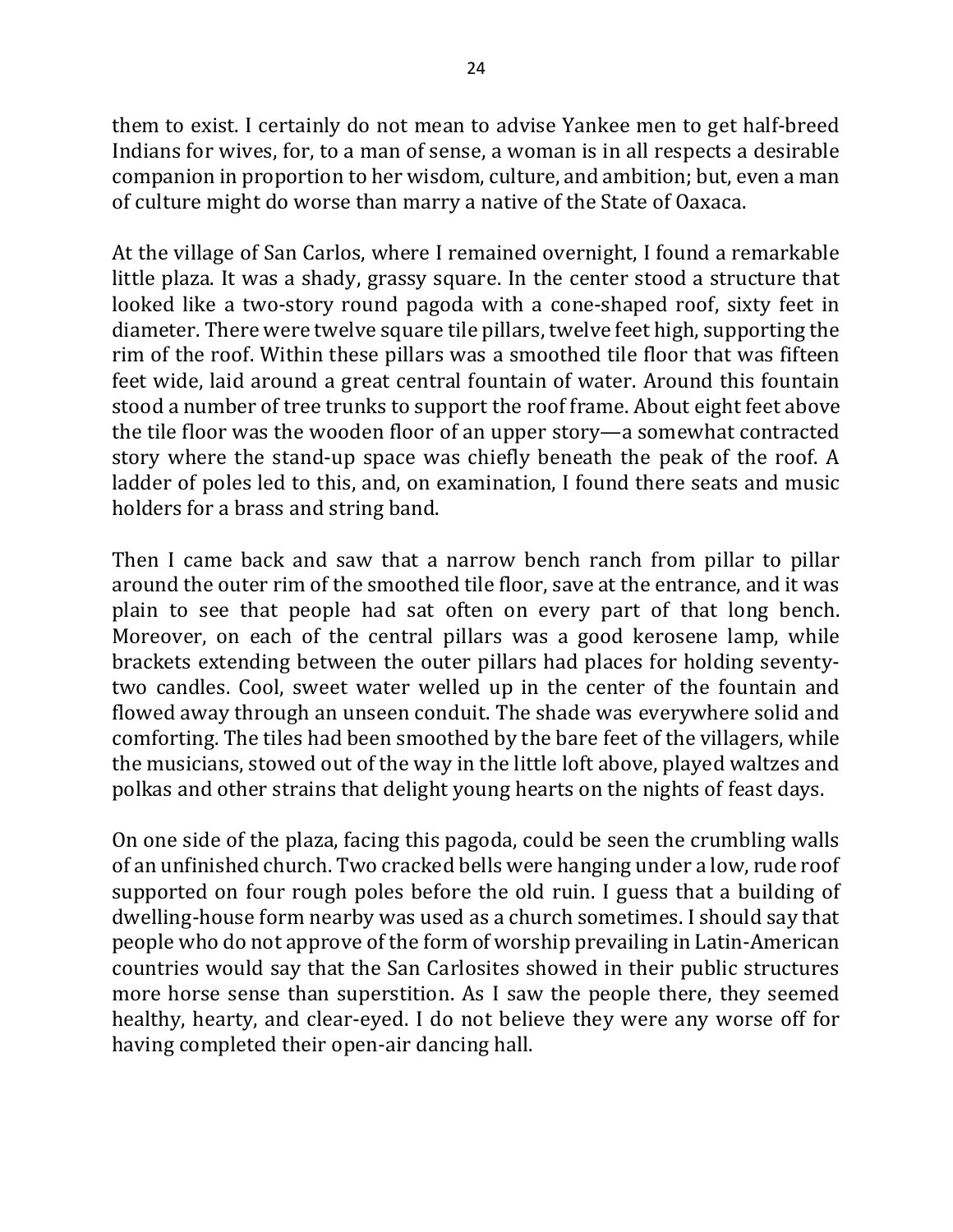The hotel of San Carlos, although small, was in every way as attractive a public house as I ever saw anywhere between Panama and Paso del Norte. Among the pleasant features was a large court full of trees and flowers, on which the bedrooms opened, and here were three deer, kept as pets.

At intervals along the route we met the muleteers of the country, carrying freight from Oaxaca to all the lower parts of the country. I should have been glad to make a journey with some of these parties, for they had something about them that reminded me of the stage drivers of the United States frontier, and also of the boatmen on the Erie Canal. They were citizens of the trail, carrying their families with them sometimes. Among the rest were several small trains, where one man and one woman only were in charge. These muleteers were all young. The women were good-looking, and were in all cases dressed in jaunty fashion. A peculiarity of their dress was the high-peaked hat, which all Mexican men wear, and I noticed that their hats were ornamented a bit more than were the hats of their young men, and that they wore them tipped just a bit to one side. All the young men wore knives.

Travelers in the Cordilleras would be very much disappointed if they did not find occasionally the trail leading along "*the brow of a frowning precipice*," and "where the least misstep would have precipitated one 1,000 feet into the frightful *chasm below*," to quote the words of a traveler of whose adventures I read many years ago. Throughout the journey in the Spanish Main, I was on the lookout for the frowning brow and the frightful chasm, but luck seemed to be against me. In Costa Rica I found the trail overlooking a vertical precipice perhaps fifty feet high, but then the trail was cart-road wide, and lined with trees on both sides. In Honduras, I found one that was perhaps 100 feet high, but any active lad from New York could scramble down its rough face with no great danger. So, when we got into the Cordilleras of the State of Oaxaca, and for three days climbed about the sides of the really lofty mountains without ever seeing a vertical jump-off beside the trail that would compare with the bluffs on the Hudson River, I gave it up. And then I got the thrill I had been looking for, although it was furnished by a native. We had just crossed a divide, and were going down a comfortable trail at least six feet wide, with high banks on each side—we were really in a gulch—when, on rounding a turn, one bank came to an end, and a sheer precipice absolutely bare and smooth was revealed.

The drop was well-nigh 200 feet. Of course, a tumble of 200 feet would be as serious as one of 1,000, but there wasn't any chance for a tumble. The trail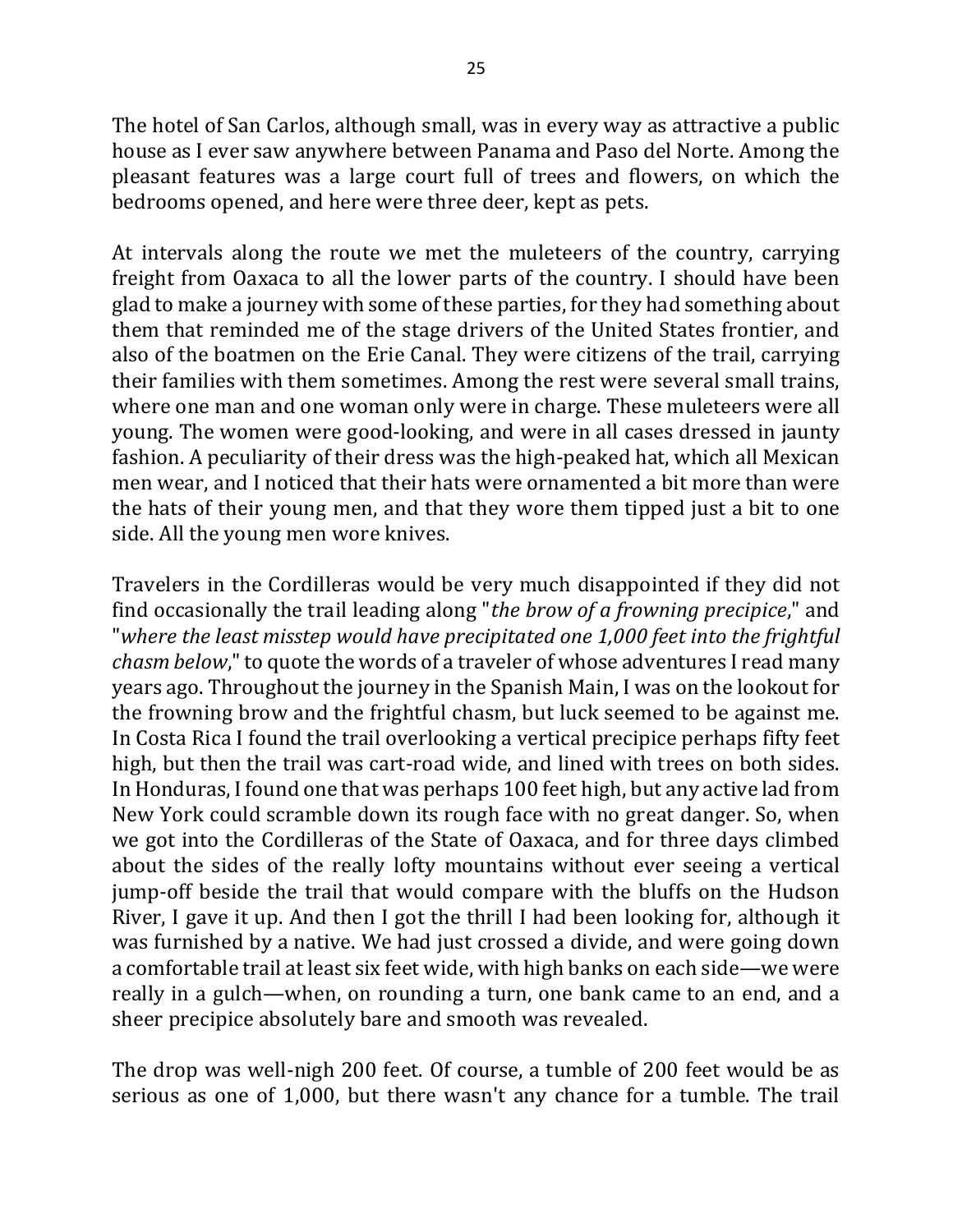remained at least five feet wide at the narrowest, and, moreover, it was rough enough to give a good foothold to the animal. But, while I looked, a native of the shoe-wearing class was seen coming up the trail about 200 yards away. I stopped my horse at a wider spot in the trail, made apparently for a turnout, and waited for him. He saw me do this, but instead of keeping on the safe side of the trail, he guided his mule to the very edge—the frowning brow of travelers' tales. A moment later the mule reached a crumbling place, and for three steps I saw the rock give way under its feet, and only by a remarkable exertion did it escape the plunge. This native traveler, it seemed to me, had guided his mule to the edge of the trail out of a desire to show that he was wholly indifferent to the dangers of mountain travel. I think he was a vain fool. I do not mean to say that all travelers who tell of narrow escapes from precipices are guilty of like bravado, but I should say that where the trail is wide enough for a mule with a man astride of him, it is wide enough for a man afoot, and if the ride on the back of a mule made the traveler giddy, he could very easily avoid the feeling by walking over the seemingly dangerous place, and so save the necessity of harrowing the reader's feelings afterward.

I tried walking on the first day we were in the Cordilleras, but for a different reason. I climbed some of the steepest trails to save the horse, but along in the afternoon the horse objected to my mounting again. It was a narrow trail, and there was no way of heading him off, so for three miles I alternately sneaked and ran, in vain efforts to get a hand-hold on some part of the wily beast, while the guide and the engineer made unfeeling remarks and enjoyed themselves as much as the horse seemed to do.

The trail, for a good part of the way, is the route of the Government telegraph line. Telegraph lines in the United States are everywhere odious to the eye, but in Oaxaca it is not so. There was but a single wire, and that was stretched from mountaintop to mountaintop in magnificent curves, often a half mile or more in length. At intervals we met natives carrying long poles that were split at the smaller end into four prongs, which were sharpened. These prongs all seemed to have been bathed in blood, at first glance, and so were not a little gruesome. But I quickly noticed that the mouths of those carrying these four-pronged spears were all smeared with the same color, and then I learned that the spears were used to gather a red, juicy fruit of the towering cactus of the region. The great cactus forests on the sides of those huge mountains form not the least interesting feature of the landscape.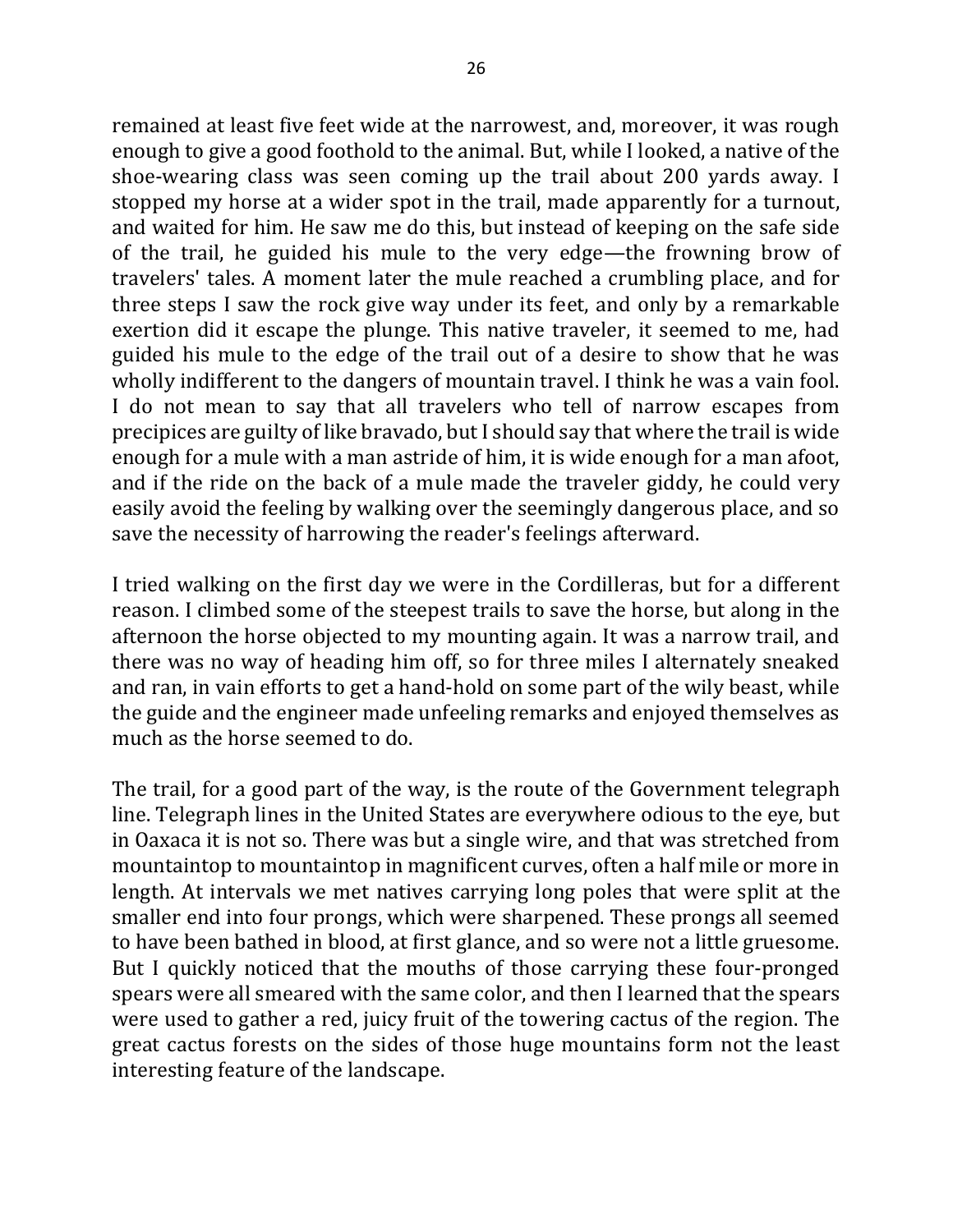At Totolapa, I swung my hammock under the veranda in the rear of a country store that, in the variety and disposition of its goods, suggested a country store in the States, although the shelves back of the counter were made entirely of fishpole canes. There were a dozen men and women [lounging] about—a regular, cracker-barrel clique, it seemed to be—but instead of discussing politics after the manner of Yankee loungers, they got a couple of guitars. Two of the men played these, sitting the while on the counter, while two young women and four young men danced a sort of jig, stopping at intervals to sing a song about the troublous love adventures of two wild animals of different breeds and sexes. To make sure that I understood the drift of the song, I asked the guide about it, repeating the chorus. "*It is well. You can sing it perfectly. They will be glad to have you join them.*"

"*No, I do not wish to do that. It is a jolly song and dance,*" I said, "*but in my country, if they should sing it in public, they would be arrested. The song would be called indecent there*."

"Por Dios! Is that true?" said he. "And is there no liberty in the United States?"

This seems to be worth relating, because nobody in that country regards a song minutely descriptive of the doings of animals in the mating season as in any way improper. It was as innocent and as entertaining to them as the *Merry Wives of Windsor* to a cultured American reader.

We left Tehuantepec on a Sunday morning. After the first day, our trail was wholly within the Cordilleras for three days. It climbed through gulches and canyons; it zigzagged hither and yon, up mountains that rose far above the clouds; it rose over crests and divides, and plunged down by devious ways (and once over a mass of slide-rock<sup>9</sup>) to follow the beds of mountain streams. It was often difficult, and sometimes it was barren, but it was continually picturesque beyond description. I do not believe that any trail of that length anywhere in the world can be more attractive to a hardy traveler. On Thursday afternoon we rode out on a wide plateau that, although surrounded by yellowish, barrenlooking peaks, was one great garden bed—the plains of Oaxaca. No finer combination of soil and climate lies under the sun than this great valley. It was like a magnified river bottom of the Indian Territory, without the Indian Territory fever and ague, or it was like an amplified Mohawk Valley under a

 $\overline{\phantom{a}}$ 

 $9$  Slide-rock  $-$  Slope formed of loose stones or rock debris; scree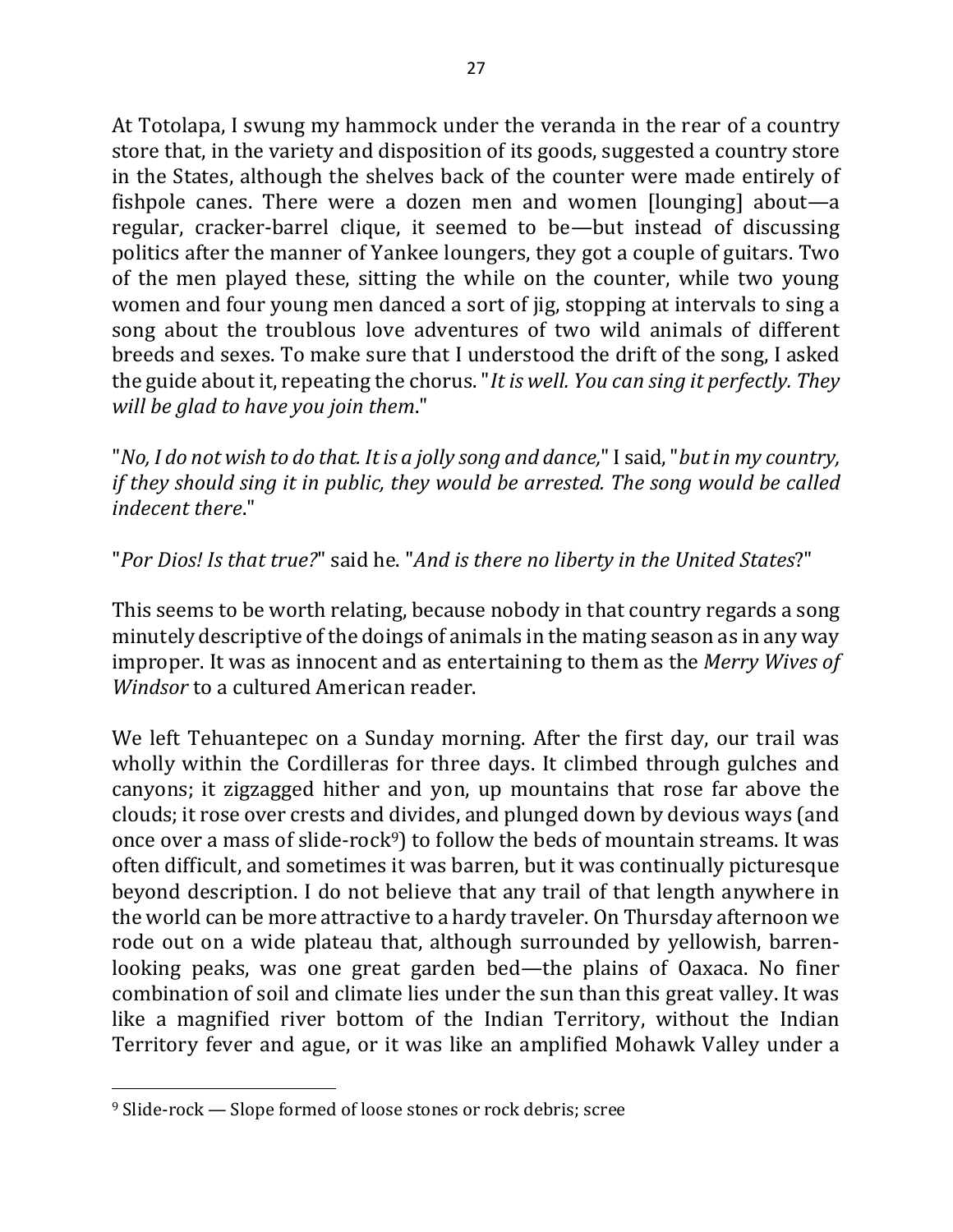perpetual June sky. For there is neither wet nor dry season here, as the term is understood elsewhere in the tropics. As we rode along, we saw men turning up the soil with plows that were made of tree roots lashed to long saplings. In other fields they were planting corn. In others the corn had sprouted. In short, within a ride of one league, we saw men planting, cultivating, harvesting, and carrying home crops of corn. We saw wheat fields in like diverse states of maturity.

The threshing of the grain was done by driving a string of burros over the straw that was spread inside of a very excellent imitation of a Yankee circus ring; and this was on the first day of June. Of vegetables we saw a great variety in the marketplaces, and peaches and pears as well; but, curiously enough, we saw none of these things growing anywhere, although we rode fourteen leagues through the heart of the region. There were great flocks of sheep and goats, everywhere in charge of shepherds, for no fences were to be seen. We saw coffee plantations with the trees set much too near together, and right alongside them we saw mesquite trees and sage bushes, and jackrabbits dodging about as they do in the Texas Panhandle. But probably the most interesting feature of the valley is the manner of life of the simple natives. There was not a farmhouse in all this rich agricultural region, but, scattered over the valley at intervals of two or three leagues were to be found the homes of the people, collected in cozy villages. Most of the houses were thatched huts, with walls of fishpole canes, but a few were made of adobes and tile roofs. The furniture in the houses consisted chiefly of home-made crockery, with hammocks, cots, and, occasionally, chairs, and in every house was the picture of a saint. The houses were all so low as to be wholly concealed from a spectator a mile or so away, but almost every village could be located from any point about the valley's brim by the lofty towers of the churches. The amount of labor that has been expended in building great stone churches in the Oaxaca Valley is only less astonishing than that which was necessary to build the great structures which a former race erected in this region, of which many striking ruins remain now.

To the traveler with leisure and the right tastes, these ruins would furnish matters of interest sufficient to last through many vacations; but, for an ordinary traveler, the revelations of the simple habits, the quiet but sufficient industry, the good nature and the contentment of the living, would be an ample return for the trouble of the journey. We Yankees are a great people, of course, but the Oaxaca Indians, with their village life, have, for time out of mind, been setting an example to our farmers which we have only begun to follow in a few